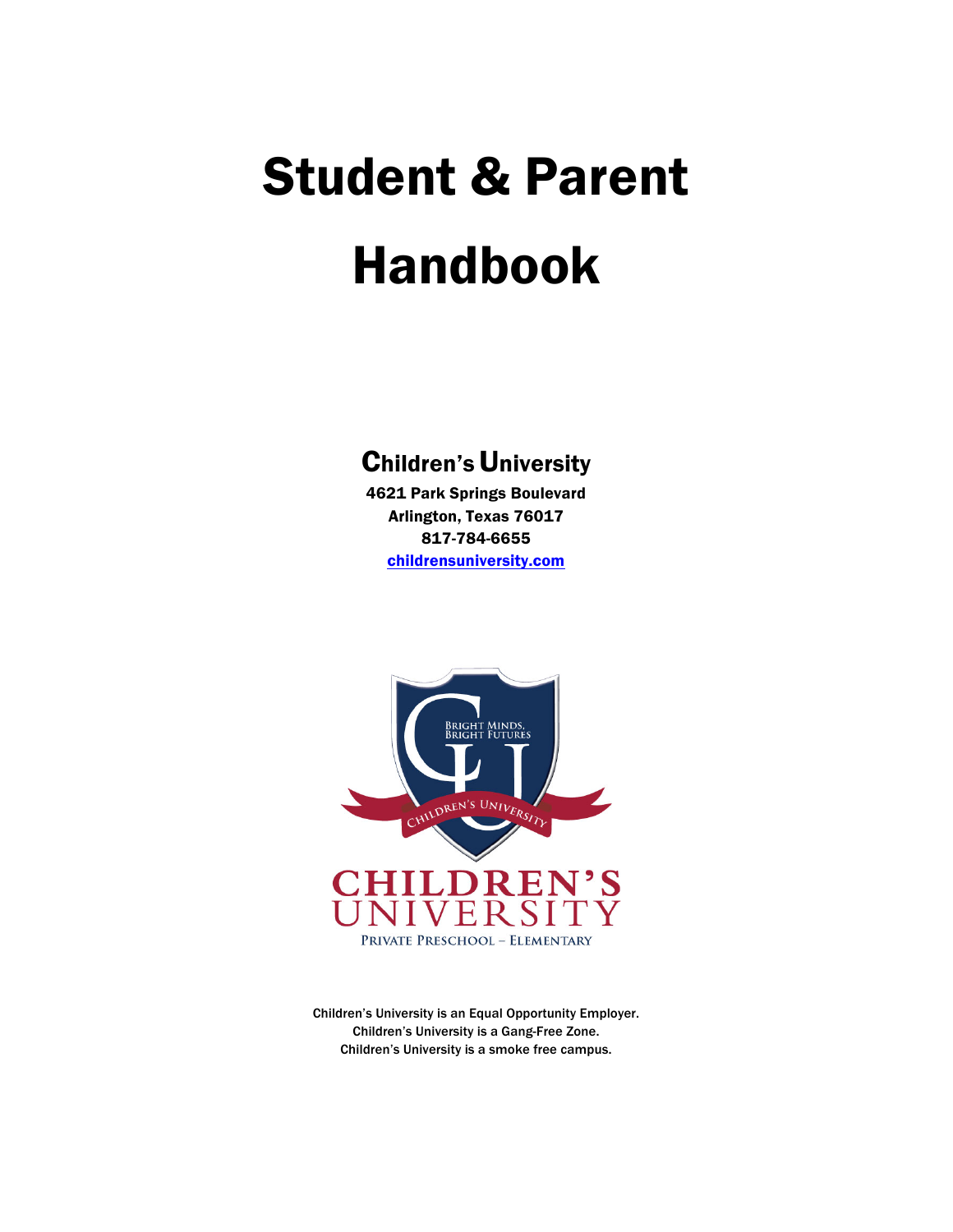# Mission Statement

Children's University endeavors to provide children with an education that incorporates high academic standards within a global perspective and nurtures a natural inquisitiveness that makes them lifelong learners and achievers.

Children's University Starlight Students Exhibit:

Self-Discipline Team Player **Attitude** Responsibility/Respectfulness Leadership **Integrity Generosity Helpfulness Truthfulness** 

Founded: 1995

School Colors: Red, White & Blue

Mascot – the Eagle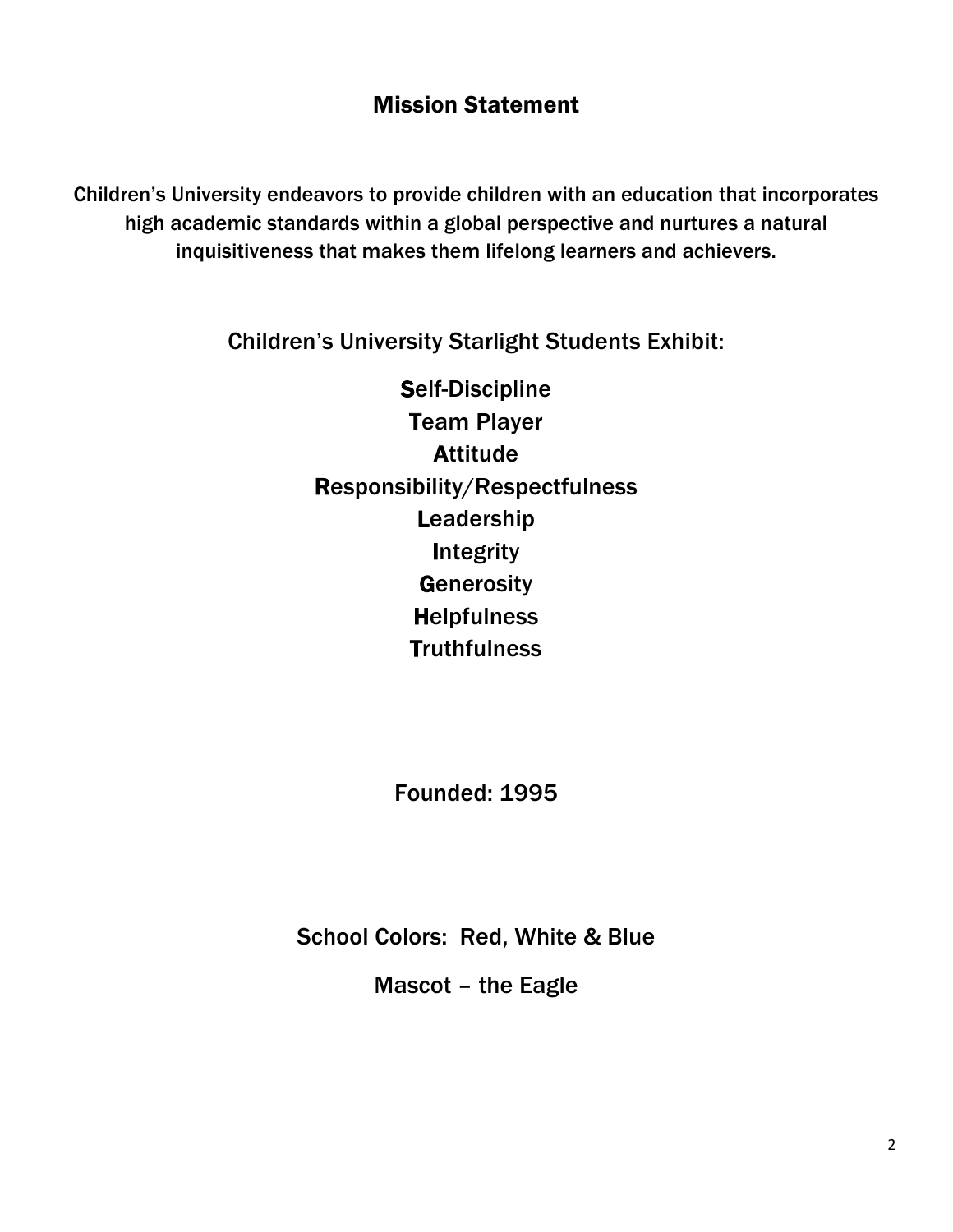# ADMISSION

# **POLICY**

Children's University admits students of any race, color, gender, and national and/or ethnic origin to all rights, privileges, programs and activities generally accorded or made available to students at the school. Children's University does not discriminate on the basis of race, color, gender and national and/or ethnic origin in administration of educational policies and school administered programs.

# ADMISSION REQUIREMENTS

Admission is based on the following:

- 1. Student Assessment screening results
- 2. Classroom space availability
- 3. Parent Interview/Questionnaire
- 4. Possible observation in a classroom
- 5. Consensus of the Admissions Committee

Parents are notified regarding status of acceptance to Children's University and space availability.

Upon acceptance, the signed Contract/Tuition Agreement and Registration Fee must be received by the school Newly enrolled students must provide at the time of registration: a copy of Birth Certificate, copy of all Immunizations, the completed Enrollment Packet, and a cumulative record request form for students previously enrolled in any other school (K-6).

# HOURS OF OPERATION

When the school campus is open, the Main Office is open from 7:00 am – 6:00 pm.

Our regular school hours are: PS I- PK 8:00 am – 2:30 pm K- 2<sup>nd</sup> 8:00 am - 3:00 pm 3rd – 6th 8:00 am - 3:30 pm Extended Care 6:45 am - 6:30 pm

Please refer to the academic calendar for specific dates regarding holidays, non-academic days, breaks and the start/ending dates for the school year. During non-academic breaks, the campus remains open for child care. If the hours are shortened on any day, the calendar will so indicate. Specific academics are not taught during non-academic days. However, a modified curriculum, embedded learning opportunities is prepared. Our campus remains open during the summer and offers a program which is designed to enrich student learning while incorporating many fun filled events.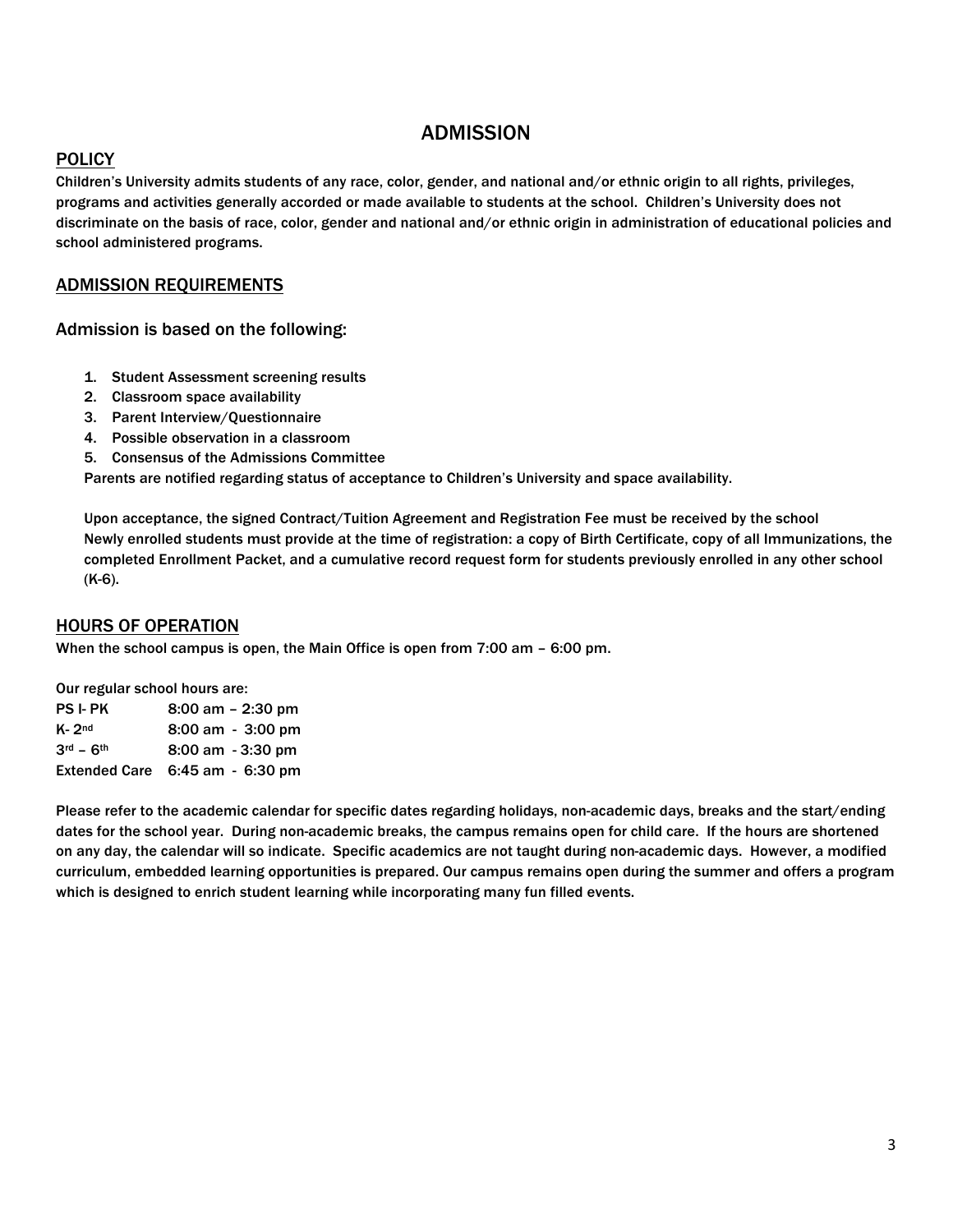# FINANCIAL POLICIES

### **REGISTRATION**

A yearly registration fee is due upon signing each new contract.

## INITIAL PAYMENT

The Initial Payment is due upon receipt of the tuition agreement.

#### FAMILY DISCOUNTS

If two or more siblings with the same sponsor are enrolled, a 10% sibling discount will be applied to the lesser priced tuition.

## HOLIDAYS/ IN-SERVICE DAYS

Tuition is calculated on an annual basis and therefore additional discounts are not allowed for holidays, vacations, in-service days, or closure due to inclement weather.

## LATE PICK-UP FEES

Children's University's normal hours of operation are between 6:45 am and 6:30 pm daily. A late pickup fee of \$5 per minute/per student, will be added to your account for students remaining on campus beyond these hours.

#### TERMINATION OF CONTRACT

The sponsor may terminate this contract upon a minimum of 30 days written notice to the school. A termination fee equal to two months billing shall be immediately payable to the school if this contract is terminated at any time prior to the final academic instructional day. Termination of this contract shall not relieve any amounts otherwise owing at the date of termination by sponsor, including tuition, field trip fees, activity fees, or other charges.

# LATE PAYMENTS

Tuition is due on the 1st day of each month. A 5 day grace period will be allowed prior to assessing a 5% late fee on the unpaid balance. Any tuition charges remaining unpaid by the end of the second week after billing will result in mandatory Tuition Auto Pay (TAP) enrollment. If tuition and/or fees are not paid within 10 days of the due date, the student will not be allowed to attend school.

#### PARENTS RESPONSIBILITY

Children's University reserves the right to revoke/void a contract if parent behavior is deemed unacceptable or disrespectful towards administration, faculty, staff or students.

Sponsor will be responsible for any loss, damage, or destruction by enrolled child of any Children's University property, and for any damages (amounts and costs) for which the school becomes liable or chargeable because of enrolled child's actions.

#### BINDING AUTHORITY

Sponsor agrees that this agreement obligates both yourself and the student, and you hereby agree to indemnify the school for all damages, amounts, and costs for breach of this agreement by you or the student. Upon withdrawal from school, all student's school records will be held until such time that all fees or damages have been paid in full. Records will then be forwarded to the requesting school.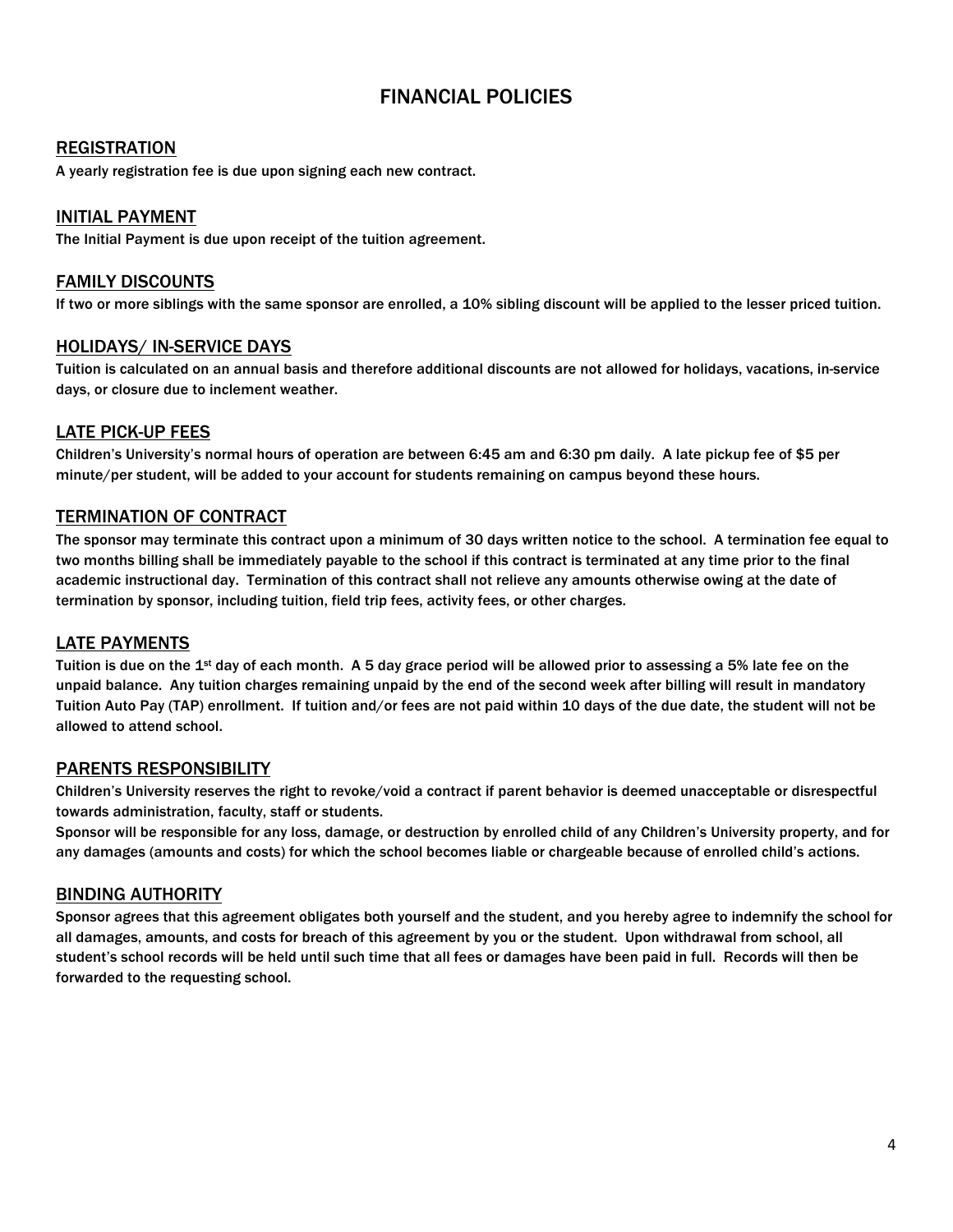# **ATTENDANCE**

Students must attend school regularly with as few absences as possible to fully benefit from his/her education.

Therefore, parents are asked to:

- Make all medical and dental appointments outside the school day whenever possible.
- Guard academic time by avoiding disruption of the daily schedule with early pick-ups or late arrivals.
- Schedule family vacation time to coincide with student breaks or times outside the academic school year.

Official daily attendance is recorded by the teacher in each CU program and the instructor in the Elementary School Continuing Education, and Summer Camp programs. Attendance records are on file in the Business Office.

# **TARDIES**

Tardiness affect the student's education, interrupt the classroom and interfere with the learning environment for all students. A student is considered tardy when they arrive ten (10) minutes after the designated time that their class is to begin. Excessive tardiness could interfere with the learning process.

At the beginning of the school year, the teacher will send home a Daily Class Schedule. This schedule will reiterate the time that the class begins. Since circle time, opening exercises, or planning for the daily activities are scheduled for the beginning of each day, it is important that your child arrive in class on time.

Ten (10) tardiness within one school year prohibits a student from receiving perfect attendance.

Please refer to Hours of Operation which states the time your child's class is scheduled to begin. Classes begin promptly at this scheduled time.

# LEAVING SCHOOL PREMISES/APPOINTMENTS

A student is not permitted to leave the school premises at any time without permission of the parent. No student will be excused from school without the parent personally picking him/her up at the school office. If this responsibility is delegated to a third party, the parent shall notify the office IN WRITING prior to the student being released. If a child must leave school during the day for an appointment, the parent must sign the child out in the office before the child will be allowed to leave. Do not pick- up your child at the classroom.

# ARRIVAL AND DISMISSAL PROCEEDURES

For SAFETY MEASURES, all students are dismissed through the office, with the dismissing staff, or their teacher.

Children are signed out and allowed to leave Children's University ONLY with their parent or person designated in writing by the parent on the Emergency Contact Form. Any person requesting to pick-up a child must be listed on the Emergency Information Form, however, emergencies may arise that require that your child be picked up by a person other than those listed on the Emergency Form. Should this occur, please contact us as soon as possible or before dismissal time. The parent must supply Children's University staff with pertinent information about the person(s) arriving to pick-up their child.

Any unknown person picking up a child is asked to show proper picture identification before the child will be released. The child will not be released without sufficient identification.

# SAFETY BEFORE AND AFTER SCHOOL

Students who arrive between 6:45 am and 8:00 am will be supervised in our buildings. Only parents and those designated in writing by the parent may sign students out from school using the electronic attendance monitor. Attendance in our after school program will be taken immediately, and at the end of the school day.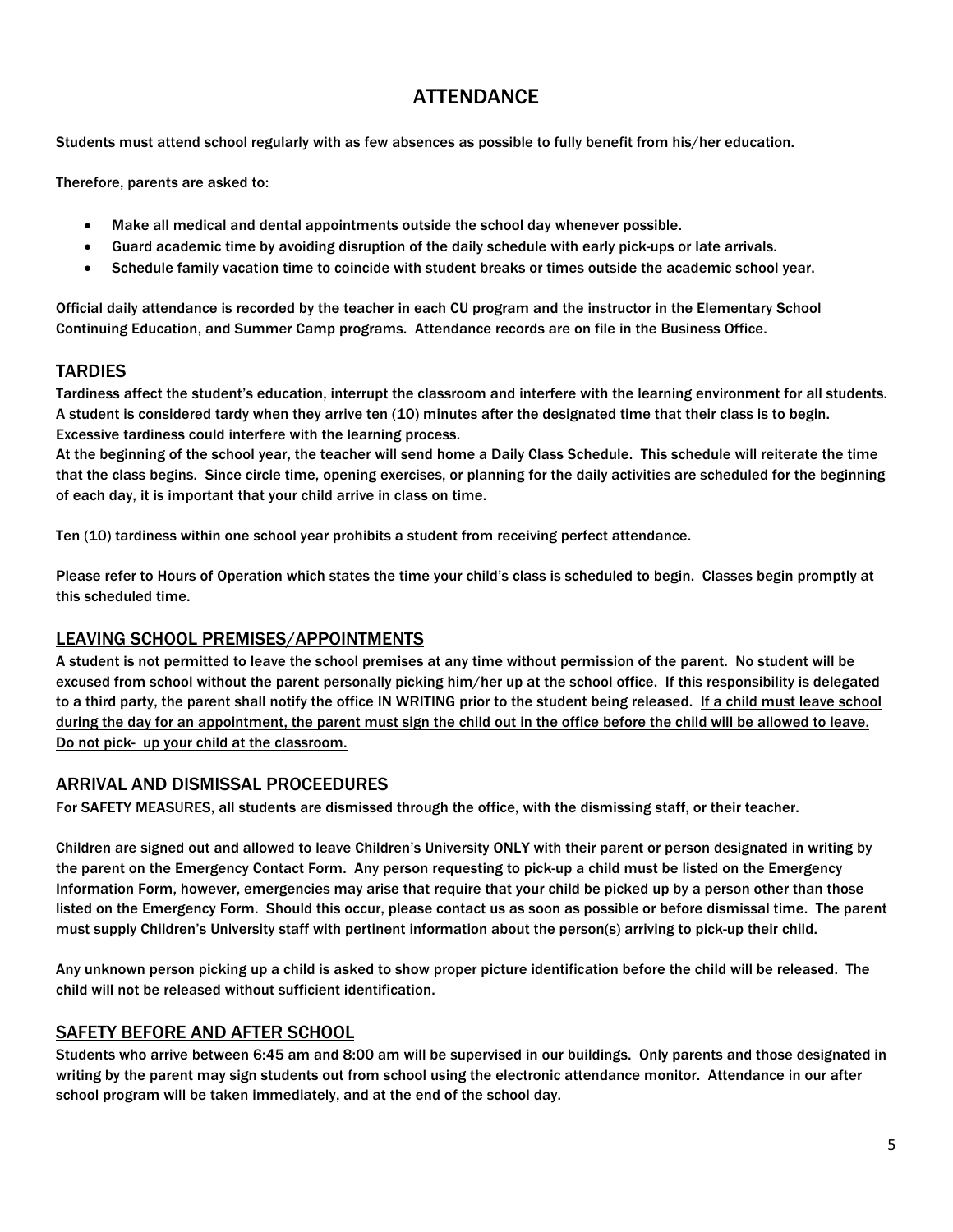Students may participate in a variety of on-campus after- school activities. The school has processes in place to monitor and track students after the school day. Students are not to leave a location without the permission of the staff member in charge.

# FAMILY VACATIONS

We respectfully request that vacations not be taken while school is in session. The school calendar provides time for vacations during our fall, winter, spring and summer breaks.

# START AND END OF THE DAY

The first and final minutes of the day are as important as any other minute of the day. At 8:00 am, teachers must be able to five their full attention to their students. Likewise, at the end of the day, we ask that parents wait in the hallways for the teacher to open the door for dismissal. This end of day organizational time is critical time, not matter the grade level. Thank you for your cooperation.

# STUDENT DRESS CODE

We strive for student success by focusing on Life Skills, teaching students to take responsibility for their education and maintaining a suitable atmosphere for learning without the distraction associated with clothes or fashion. The following student dress code is mandatory and to be followed each day. We reserve the right to request that parents bring appropriate clothing to school if their child is not dressed to the following guidelines:

# DRESS CODE FOR PRE-SCHOOL AND PRE-KINDERGARTEN

It is important that a complete change of clothing be sent DAILY in the bin in-case of an accident. Please check your child's backpack daily to insure there is always a clean change of clothing. Children should arrive at Children's University dressed comfortably. Clothing must be easy for the child to manage without help.

Please remember:

*ALL CLOTHING THAT IS BROUGHT TO SCHOOL, INCLUDING OUTER-WARE SUCH AS COATS, SWEATERS, MITTENS, AND GLOVES MUST BE LABELED WITH THE CHILD'S NAME IN PERMANENT MARKER.*

#### Shoes

To insure the safety of every student in outdoor activities, please send your child in comfortable, supportive shoes. The fall zone on the playground is pea gravel. Your child will benefit from a sturdy shoe due to nature walks, outdoor play, P.E., etc. Please do not send you child in sandal, thongs, or "jellies".

FOR THE SAFETY OF YOUR CHILD, NO PLATFORM OR "FAD" STYLES ARE ALLOWED AT ANY TIME.

# UNIFORM STANDING PROTOCOL

All children are expected to adhere to common practices of modesty, cleanliness, and neatness.

# DRESS CODE FOR STUDENTS K-6TH

Children's University Governance Board states that notice will be given to parents of any student attending CU out of compliance with the designated school uniform. Failure to comply within the allotted time will result in immediate dismissal from Children's University.

Students may be excluded from any special activity or event until properly attired.

All shirts must be tucked into pants, shorts, skirts, and culottes at all times. Belts must be worn with pants, shorts, and all clothing items with belt loops.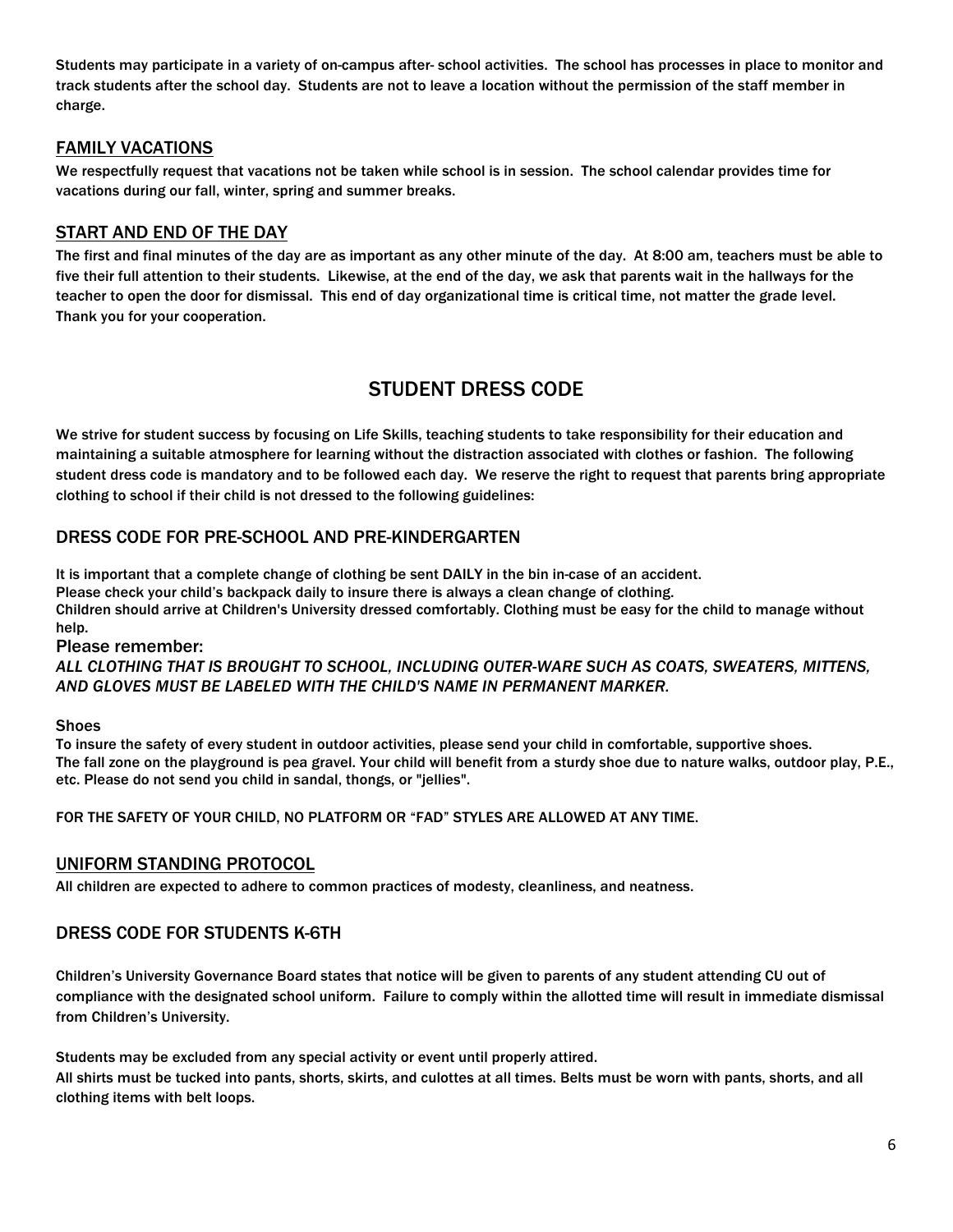# DESCRIPTION OF PIECES

•Navy/Khaki Pants and Shorts

#### •Skirts, Culottes, Jumpers, Kilts - Length

Skirts, culottes, jumpers, and kilts may be no shorter than 2" above the knee. Skirts, culottes, jumpers, and kilts may be no longer than 1" below the knee.

#### •Polo Type Shirts

CU Uniform polo type shirts bear the Children's University logo monogram. The RED shirt is the designated "informal" field trip shirt. The shirt tails are tucked in at all times.

#### •Oxford Cloth Shirts

The white shirts are available in long or short sleeves. The shirt tails are tucked in at all times.

#### •Turtleneck Shirts

Turtlenecks bear the "CU" monogram on the collar. The shirt tails are tucked in at all times. The shirt tails are tucked in at all times.

•Cardigan Navy Sweater with the CU shield, Red Sweater Vest, and Red Polar Fleece jacket with CU monogram The designated CU outerwear: navy sweater, red sweater vest, and red polar fleece are appropriate for the classroom and outdoors. Other coats, jackets, windbreakers, sweatshirts, or fleece-ware may be worn outdoors as needed. However, the jackets, windbreakers, sweatshirts, or fleece-ware that are non-uniform items are not worn in the classrooms.

#### •Braided Belt

The braided belt must be worn with all uniform clothing items with belt loops.

#### •Personal Monogramming

If you desire, uniform items may be monogrammed with student's initials only.

#### •Shoes

#### Appropriate Shoe for INFORMAL Field Trips and Daily Attire

Loafer, Oxford, Athletic Shoes are worn daily and for 'informal' field trips such as Fort Worth Zoo, Pumpkin Patch, or Dallas Arboretum.

Appropriate Shoe for FORMAL Field Trips and Special Events

Loafer and Oxford; these types of shoes are worn on 'formal' field trips such as to Casa Manana, to Nursing Homes, and CU special events such as Grand Parent's Day, Mother's Day Tea, or other designated special school events.

#### *FOR THE SAFETY OF YOUR CHILD, NO 'OPEN TOE' SANDALS, NO PLATFORMS, OR FAD STYLE SHOES ARE ALLOWED AT ANY TIME.*

•Socks

Ankle socks in navy or white Knee-high socks (opaque or cable knit) in navy or white Tights (opaque or cable knit), are acceptable in navy or white No lace, logos, or decorations on socks.

# Girls Uniform Requirements

Grades K-2 Peter Pan Blouse – White Plaid Jumper with navy Modesty Shorts Knit Shirt with monogram - Short Sleeve with monogram – RED Long Pants – Navy Cardigan Sweater with emblem – Navy Shoes–Loafer, oxford, or Mary Jane–Brown, Black, Navy-Athletic shoe–Solid color only-Black, Navy, White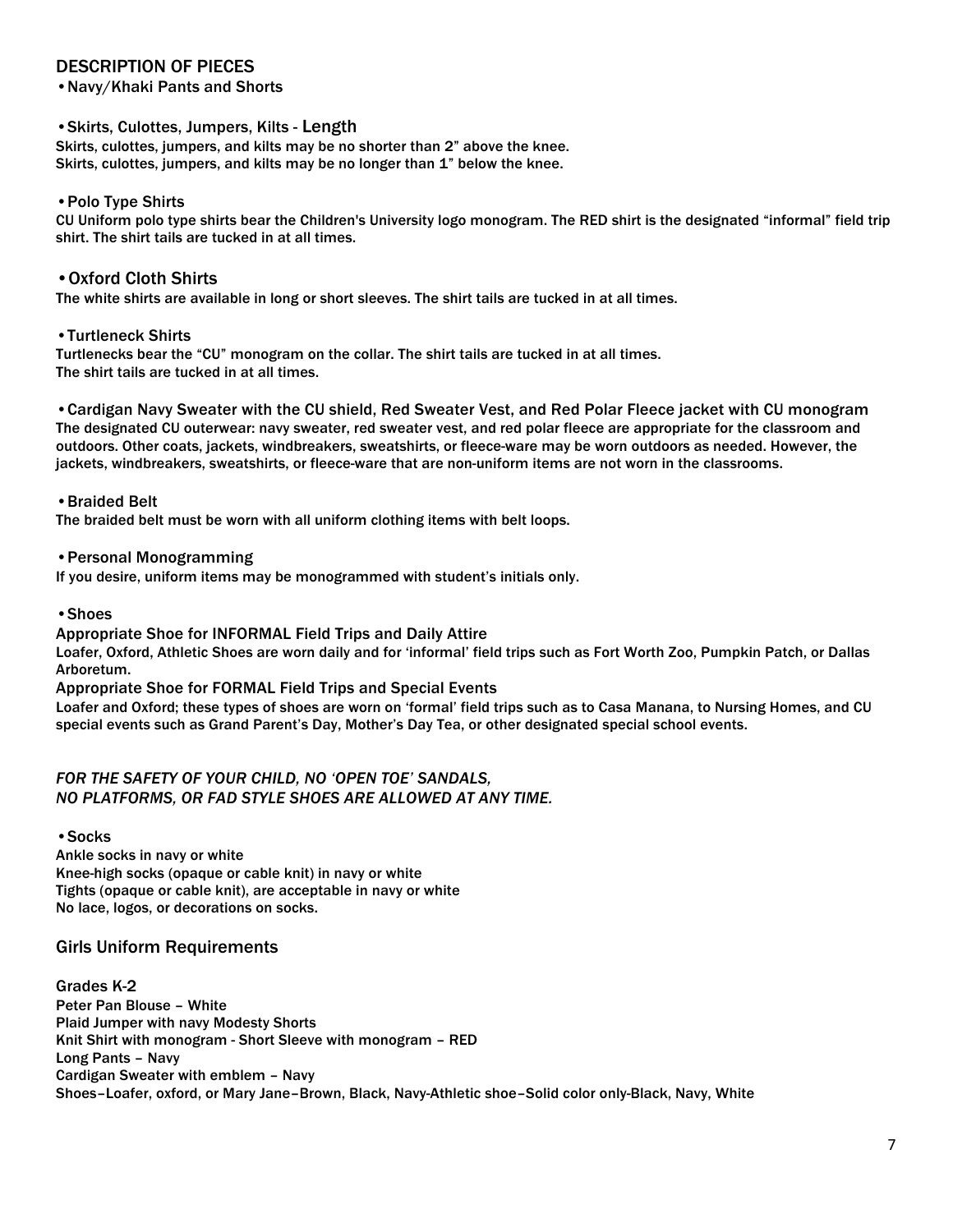Grades 3-4 Sailor Middy Blouse Short Sleeve – white with Navy Tie Knit Shirt with monogram Short Sleeve with monogram – RED Long Pants - Navy Culottes Split Skirt – plaid Cardigan Sweater with emblem – Navy Shoes–Loafer, oxford, or Mary Jane–Brown, Black, Navy-Athletic shoe–Solid color only-Black, Navy, White

Grades 5 & 6 Blouse ¾ length sleeves – White Kilt Wrap Skirt – Navy – with Navy Modesty Shorts Knit Shirt with monogram Short Sleeve with monogram – RED Long Pants - Navy Cardigan Sweater with emblem – Navy – Navy OR VARSITY CARDIGAN WITH ARM STRIPE Shoes–Loafer, oxford, or Mary Jane–Brown, Black, Navy-Athletic shoe–Solid color only-Black, Navy, White

Girls Uniform Optional Pieces Grades K - 6 Knit Shirt with monogram Short Sleeve or Long Sleeve – Navy or White Knit Shirt with monogram Long Sleeve – Red Turtleneck with monogram – White – with Cuffed Sleeves Shorts, or Long Pants - Khaki or Navy (requires Brown or Navy braided belt) Jacket – Polar fleece with monogram – Red Sweater Vest –v-neck – Red

#### Boys Uniform Requirements

#### Grades K-6

Oxford cloth shirt Short Sleeve – White with Tie – Navy Navy Pleated Pants (requires Navy braided belt) Knit Shirt Short Sleeve with monogram – RED Cardigan Sweater with emblem – Navy - (OR 5th& 6th only - Varsity Cardigan with arm stripe) Shoes – Loafer or oxford – in Brown, Black or Navy - Athletic shoe –solid color only - Black or Navy

# Boys Uniform Optional Pieces

Grades K-6 Shorts without a cuff – Navy or Khaki Long Pants without a cuff – Khaki (requires Navy braided belt; requires Brown braided belt) Knit Shirt with monogram – White or Navy Short Sleeve or Long Sleeve, or Red Long Sleeve Turtleneck with monogram – White – with Cuffed Sleeves Jacket –Polar fleece with monogram – Red Sweater Vest – V-neck – Red

#### SPECIAL THEME DRESS-UP DAYS

In order to celebrate special events on campus, on designated days students and staff are encouraged to wear a particular color, costume, or creative outfit. Denim pants (not torn) are allowed. If a student is not in the designated theme, the regular dress code must be followed.

Kindergarten and Primary grades on-Uniform Days – Certain Fridays are denoted as "free-dress days". If students wish, they may wear appropriate clothing on that day, or they may wear the school uniform.

When not wearing the school uniform, students are expected to keep themselves well-groomed and nearly dressed. The shoulders and back are always covered. As with our uniform culottes and shorts, street skirts, shorts, etc., may be no shorter than the length of the uniform culottes/shorts.

Any form of dress deemed distractible or disruptive to the purpose of conduct of the school is not permitted.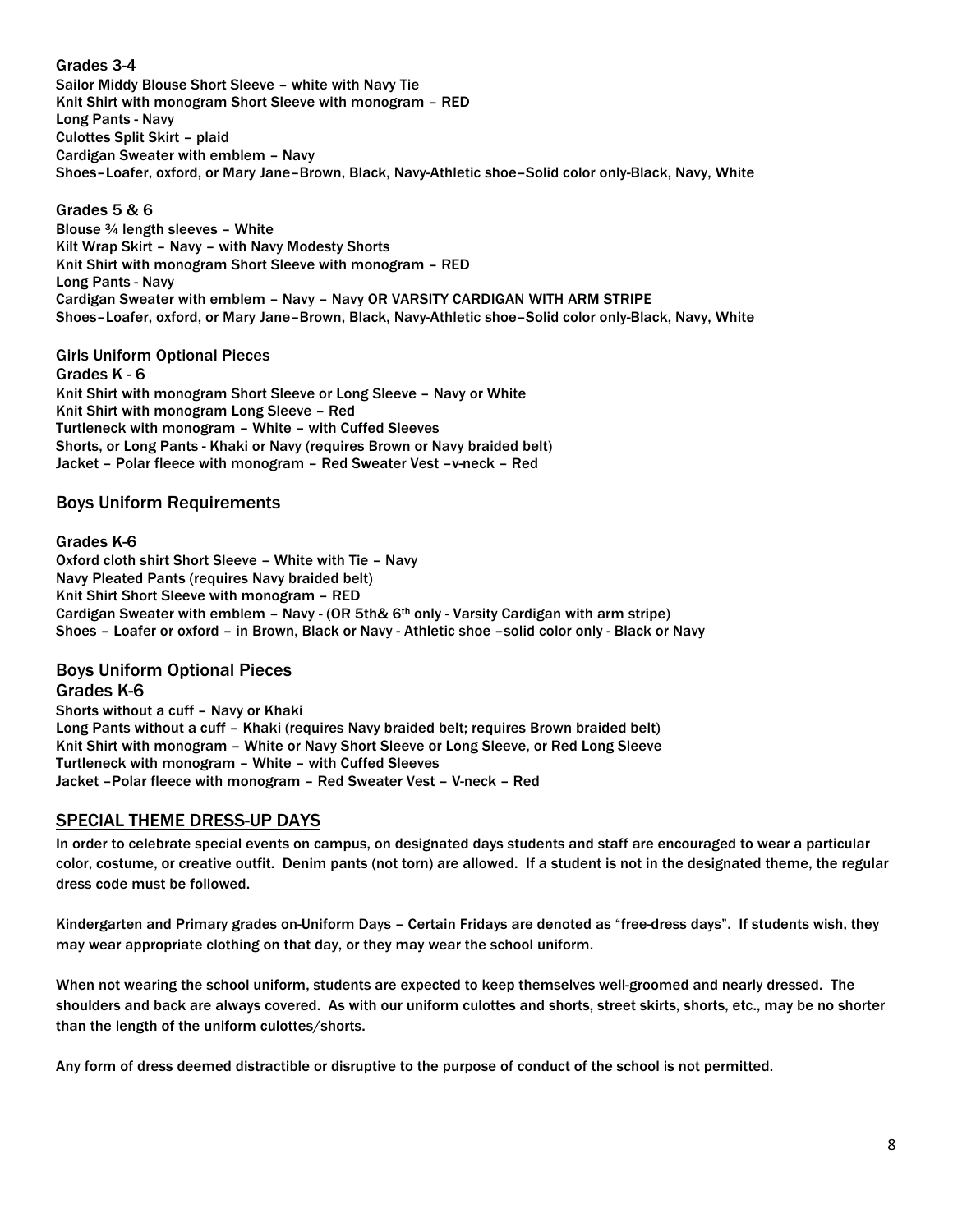# ACADEMIC PROGRAM

Children's University is built on rigorous academic standards, an emphasis on character education, and teachers working in partnership with parents-all of which leads to a culture of excellence. We continue to build upon our strong foundation by offering accelerated and traditional academic programming, Life Skill character development, and an emphasis on STEAM (Science, Technology, Engineering, Art and Mathematics), a variety of core specialty and enrichment classes, field trips and guest speakers, all of which provide a rich learning experience for our students.

# SCHOOL ACCREDITATION

CU offers preschool, pre-kindergarten, kindergarten and primary grade classes. Children's University is accredited by the SACS, Southern Association of Colleges and Schools. Accreditation is a voluntary method of quality assurance developed and designed primarily to distinguish schools adhering to a set of educational standards.

Review of state licensing inspection reports and state mandated minimum standards are available at your request. Please contact the business office. You may contact TDPES licensing office at

817-321-8604 or online at www.tdprs.state.tx.us

# ENGLISH, LANGUAGE ARTS AND MATHEMATICS PLACEMENT

Incoming Kindergarten and transfer students are assessed n English, Language Arts, and Mathematics. The results of this assessment, along with parent and teacher recommendation and support, place the student in the appropriate class. Every teacher teaches to the highest level, differentiates for each student and utilizes assessment results to guide instruction, identify areas for academic support, measuring learning and ensuring mastery of standards.

Students in accelerated classes do not skip grade level content; as all students must master grade level content standards.

# ACCELERATED LEARNING

Differentiated instruction is designed to allow each Children's University student the best opportunity for their particular learning style, abilities, aptitude, and maturity. Across both accelerated and traditional classes, teachers make sure students of each grade level are given access to the same content; however, the way in which content is delivered will vary depending on the class. Classes may move slower, faster, more teacher-directed, or more independent as needed by the students – teachers are continuously adjusting their pace for student success.

Teachers employ the following ways to accelerate high achieving students:

Pace – students may move quickly through a topic allowing for enrichment activities to deepen their understanding.

Delivery – students will be working independently, less-teacher directed practicing their skills on more difficult material.

Product - students may be asked to create a product of their learning using art or technology or something of their choice.

Depth – students will be asked to become "experts" on a topic or to focus on problems or issues beyond just memorization of basic fact information.

Breadth – students will be asked to make connections between ideas, subjects and concepts, expanding a topic across several areas such as math, science and writing.

# ACADEMIC PROGRAM AND CORE SPECIALTY CLASSES

Children's University students enjoy a rich academic program. All students have classes in English Language Arts, Mathematics, Social Studies, Science, Physical Education and Spanish.

# **TEXTBOOKS**

Textbooks are on loan to the student for the year. Each textbook has been numbered so that it can be easily identified. Students/parents will be responsible for replacing textbooks that are lost or damaged.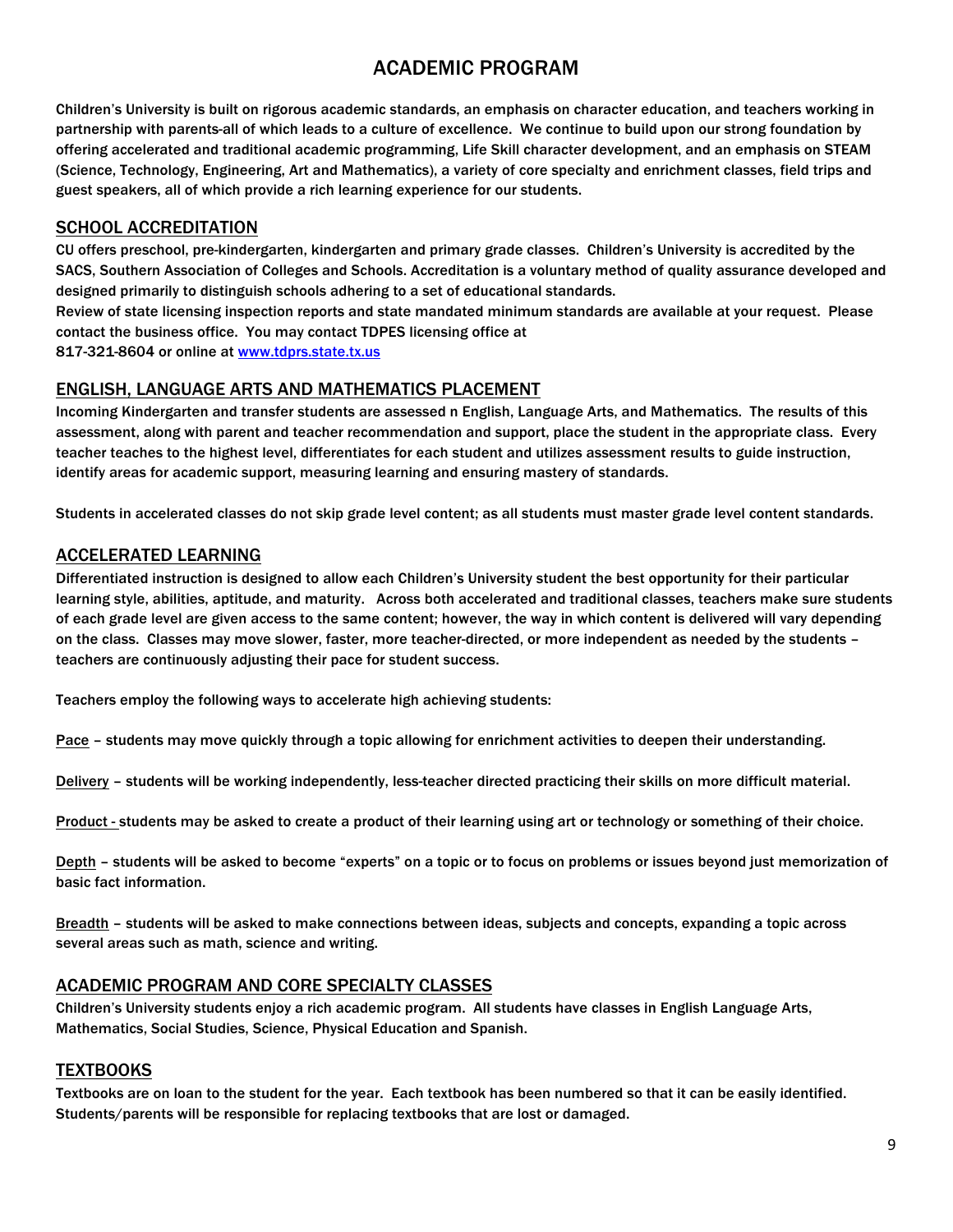# STUDENT SUPPLIES

A list of supplies will be provided prior to the start of school. Students are expected to come to class prepared with all items beginning the first day of school and each thereafter.

## HOMEWORK

Homework is meant to reinforce prior learning and to foster and promote habits of independence. It is not expected that parents teach concepts. Rather, parents should provide the time and place for students to complete their homework, helping students learn responsibility for assignments and their own learning. Reading outside of the homework assignment should be a daily routine.

## LONG-TERM ASSIGNMENTS

Throughout the year, students may be assigned long-term projects. These assignments are an excellent opportunity for students to learn time and project management. We ask parents to help guard against procrastination.

#### MAKE-UP OF MISSED SCHOOL WORK

Students are expected to make up work missed during an absence. Students will be allowed one day to make up missed assignments for each excused day absent. Any work after this period of time may not be accepted. Since it is not possible to make up the vital classroom instructional time, it must be recognized that make-up work does not replace actual classroom learning experiences.

Parents can report student absences and request missed assignments through the school's front office. Upon request by the parents, the teacher will send work to the office for pick-up during a child's absence. If the request is received prior to 11:30 am, teachers will have until 3:30 pm on the day of the request, to get any missed work to the office. If the request is not received in this timely manner, the student will be held responsible for getting the assignment following the absence. After an excused absence and especially after a lengthy absence, students should arrange a time to speak with the teacher regarding a plan for making up the various assignments. If a student is expected to be absent for three days or more, please notify the teacher at least one week in advance and up to one week of work will be provided. The work is due on the first day of the students return. Students are responsible for missed material.

# COMMUNICATION STUDENT PROGRESS

Teachers will make every attempt to keep parents aware of student progress throughout the semester, especially if an expected semester grade drops below a B or if there is concern that the child is not proficient in a particular area of learning. Parents will be notified by one of the following methods:

- E-mailing or a phone call
- Parent signature on a graded test or assignment
- Note in students daily planner
- Sending home a note

#### EDUCATIONAL FIELD TRIPS

Off campus field trips may e taken throughout the year. These field trips are an extension of the curriculum and are designed to promote real life learning and hands-on experience.

Teachers will provide trip information and prices for all field trips planned for the year. No student may for go on a field trip without written permission on a original permission slip.

High behavioral standards are established for field trips. All students rules are in effect during off-campus field trips.

The cost for the field trips is not included in the amount of tuition or extended childcare.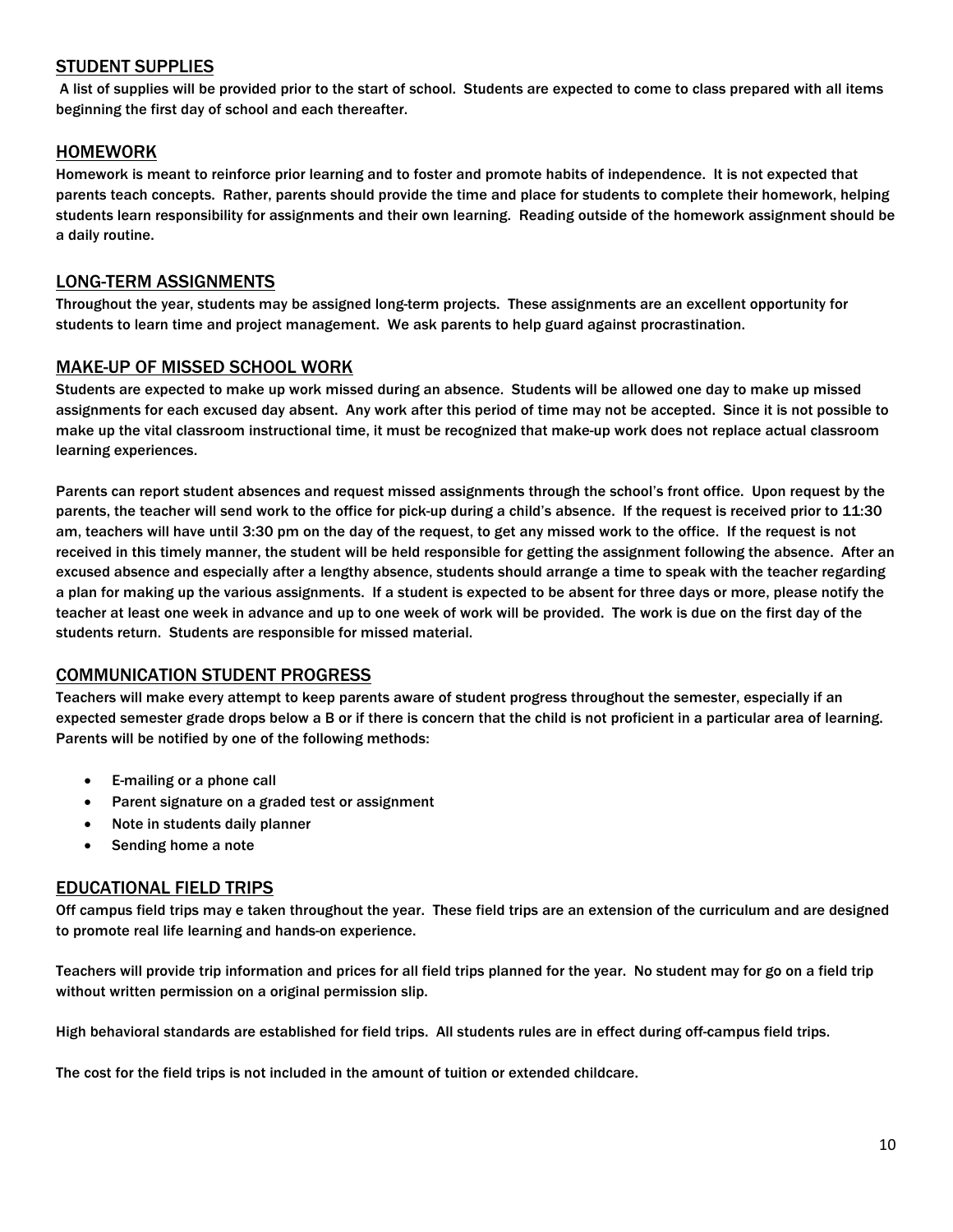# LEARNING ENVIRONMENTS

As future citizens of the world, Children's University students fain an early understanding and respect for other cultures. Our campus building features art and collectibles from around the world, Immersed in an area's art, culture, economy and history, students enjoy a rich educational experience as they learn tolerance for others.

Surrounded by supportive teachers and exceptional campus resources, our students take on a new and exciting, and complex projects such as producing a video, winning an "Olympic" medal, preparing for space travel, planting and harvesting beans, exploring pioneer life or creating computer animation. These hand-on lessons five students the self- confidence to attempt new tasks and the experience to see things through. As part of our science program, CU has animals on site. State regulations prohibit pre-school and pre-kindergarten students from touching the animals.

In our safe, creative and positive environment, children of all abilities learn and practice the tools they need for continued academic success. Our innovative programs identify and promote each child's natural gifts and talents through our stimulating facility.

# STUDENT DISCIPLINE

Each staff member at Children's University accepts responsibility for the maintenance of discipline and for the promotion of a program for the development of wholesome human relations. A student's behavior should conform to acceptable standards of conduct as established by the principal and teachers.

The staff request parental support in helping maintain appropriate conduct in the school. Children's behavior should reflect self-respect and consideration for the rights, feelings, and property of others. Therefore any unwelcome physical contact, verbal or written indignity may result in suspension or expulsion.

#### GENERAL RULES

- 1. Students are to be honest, obedient and responsible. Respectful behavior towards teachers, staff and peer is mandatory.
- 2. Students are expected to use only appropriate language, no profanity or obscenity.
- 3. Students are not allowed in the classroom at any time without the teacher's presence.
- 4. Students should be in their assigned play area during recess and lunch.
- 5. All students will be responsible for the protection and preservation of school property. Restitution is expected for any damage.
- 6. Students are not to ride bicycles, skateboards, rollerblades, skates or roller shoes on school grounds at any time.
- 7. All students, regardless of grade, are to assist in keeping the grounds and facilities free of paper and other debris.
- 8. Drinking fountain's, play equipment and school buildings and grounds are to be used with safety and cleanliness in mind.
- 9. Students may not play or loiter in the restrooms or other areas without direct supervision.
- 10. Students may not roughhouse or otherwise participate in activities which may result in injury.
- 11. Students may not leave the school grounds at any time during the school day without written permission form parent and clearance from the office.
- 12. Anything dangerous (i.e. knife sharp objects, etc) or that can be used as a weapon is not allowed and will be confiscated.
- 13. Glass containers, gum, sunflower seeds, pistachio with shells are not permitted on the school grounds at any time.
- 14. Spitting and other actions which affect food hygiene are not permitted.
- 15. All types of electronical equipment, sports equipment, toys and other valuables are not permitted at school without permission of the Head of School or Teacher. When this permission is given, the school will not accept responsibility for the damage or loss of these items.
- 16. Severe disruption: If a student causes a severe disruption (for example, a fight) the student will be sent to the office immediately. The consequences may be suspension, which could ultimately lead to expulsion.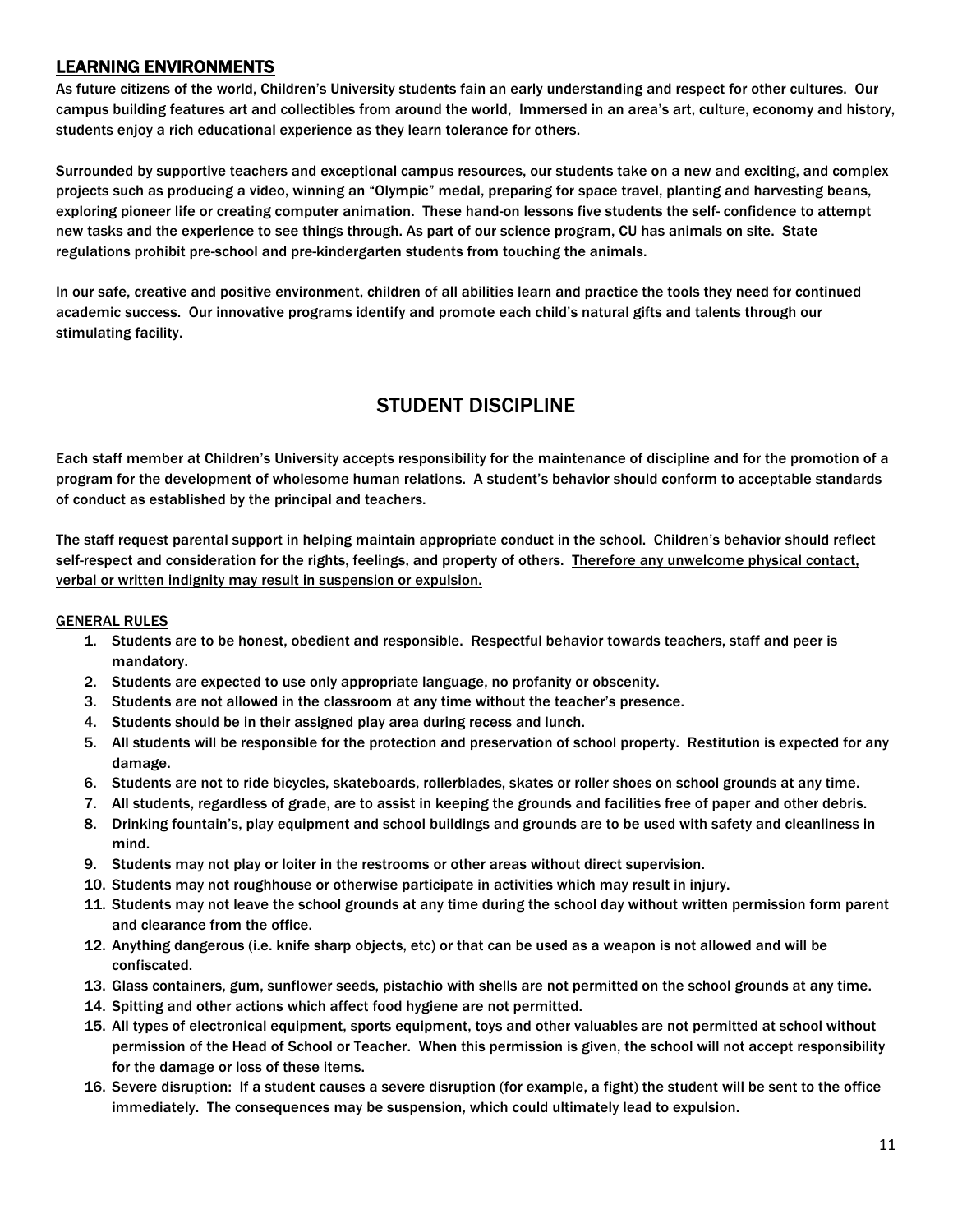# STUDENT BEHAVIOR STANDARDS

The goal of the staff is to work with students so they learn appropriate behavior. Counseling will occur to help the student understand how to change his/her behavior. If a particular behavior is severs or continually repeated, in-school or home suspension may be warranted, parents will be notified by the administration should a suspension be deemed necessary. The following behaviors are considered serious and will be given immediate administrative attention.

- Bullying
- Harassment (racial, gender, sexual)
- Actions that can cause injury to the person or damage to property
- Fighting
- Destruction of Property
- Disruption of School Activities
- Inappropriate Language
- Disrespect toward any staff member
- Academic dishonesty ;plagiarism or cheating
- Possession of alcohol, drugs, weapons, or a facsimile of such.

\*This list of behaviors is not exhaustive in nature is not a limitation of administration to handle behaviors that are counterproductive to learning and safety for all students and/or staff.

## STUDENT BEHAVIOR CONSEQUENCES

We must fairly and consistently maintain a safe and positive environment in which students can learn. Each teacher has a classroom management pan consisting of class rules, incentives and consequences. When students make inappropriate choices, one of the following may occur:

- **Counseling**
- Written or verbal apology
- Problem solving
- Phone call to parents
- Scheduled conference with parents
- Development of a behavior support plan
- In-School suspension
- Out-of-School suspension
- Dismissal from School

If students accept responsibility for their behavior, parents may not be notified at the time of the incident. Part of the independence we want for these young people is to allow them to resolve some of their own problems, If problems persist, the students will be asked to complete a behavior form an/or the Head of School may be asked to work with the student.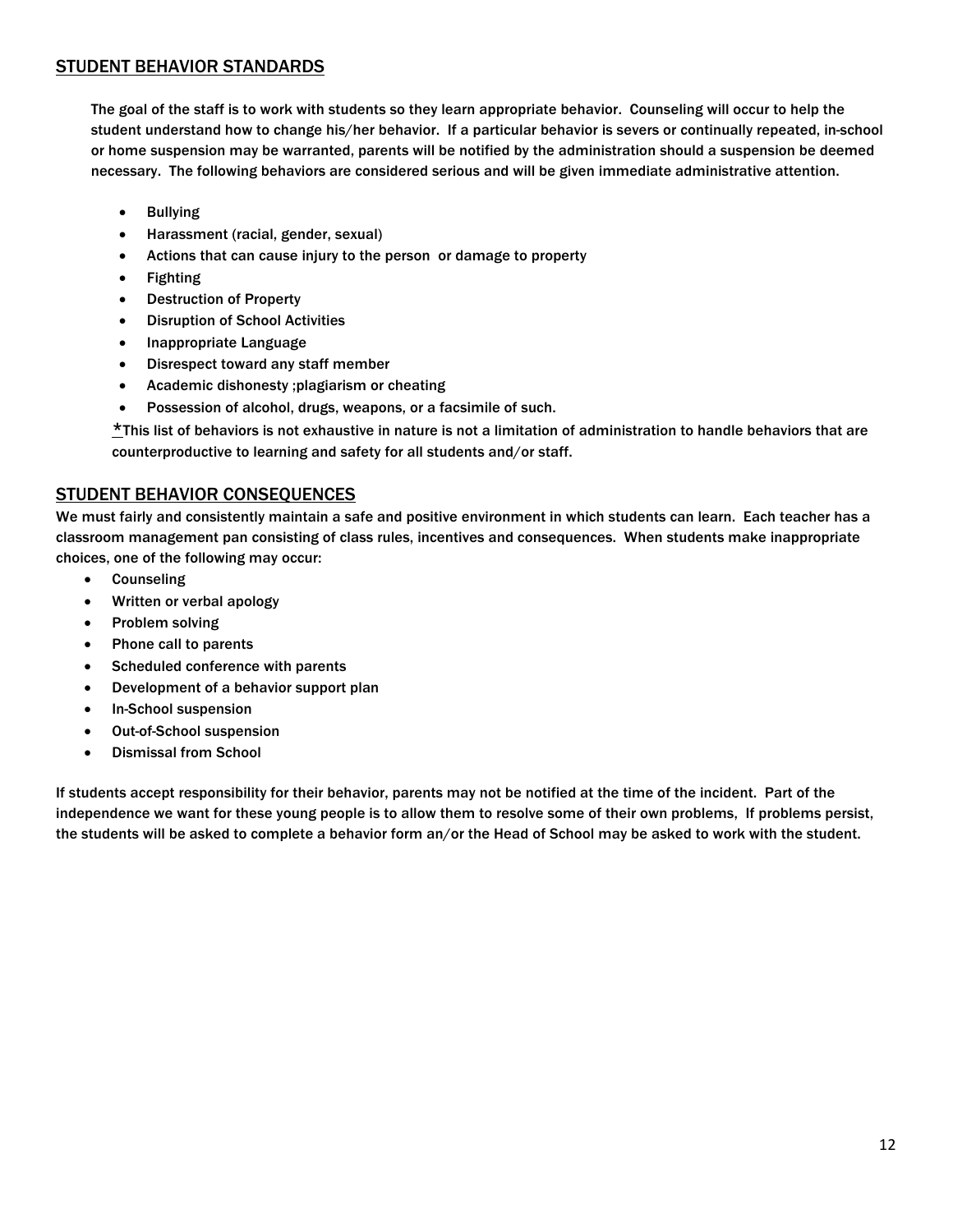# SCHOOL ANTI-BULLYING/HARASSMENT POLICY

Children's University is committed to providing a learning environment that is free from harassment in any form. Harassment of any person in the school community is prohibited. The school will treat allegations of harassment seriously and will view and investigate such allegations in a prompt, confidential and thorough manner. Harassment, occurs when an individual is subjected to treatment or a school environment which is hostile or intimidating because of the individual's race, creed, color, national origin, physical, emotional or intellectual disability, gender or sexual orientation. Harassment can occur at any time during school or during school related activities. It includes, but is not limited to any or all of the following:

- Verbal Harassment: Derogatory comments and jokes; threatening words spoken to another person
- Physical Harassment: Unwanted physical touching, contact, assault, deliberate impeding or blocking movement, or any intimidating interference with normal work or movement.
- Visual Harassment: Derogatory, demeaning or inflammatory posters, cartoons, written works, drawing gestures.
- Sexual Harassment: Includes unwelcomed sexual advances, and other verbal or physical conduct of a sexual nature
- Cyber Harassment: Using email, instant messaging, chat rooms, social network websites, video game systems, cell phones, texting, or any form of technology to intentionally and repeatedly hurt or harass others. It is the responsibility of Children's University to:
	- 1. Make all faculty, staff, students and parents aware of this policy and the commitment of the school towards its strict enforcement
	- 2. Remain watchful for conditions that create or may lead to a hostile or offensive school environment
	- 3. Establish practices designed to create a school environment free from discrimination, intimidation or harassment.

It is the student's responsibility to:

- 1. Conduct himself or herself in a manner which contributes to a positive school environment
- 2. Avoid any activity that may be considered discriminatory, intimidating, or harassing
- 3. Consider immediately informing anyone harassing him or her that the behavior is offensive and unwelcome
- 4. Report all incidents of discrimination or harassment to a teacher or the Head of School
- 5. If informed he or she is perceived as engaging in discriminatory, intimidating, harassing or unwelcome conduct, to discontinue that conduct immediately

A charge of harassment shall not, in and of itself, create the presumption of wrong-doing. However, substantiated acts of harassment will result in disciplinary action, up to and including dismissal. Anyone found to have filed a false, or frivolous charge will also be subject to disciplinary action, up to and including dismissal.

# **COMMUNICATION**

#### EMERGENCY CONTACTS

It is essential that you complete the Emergency Contact Form for your child/ren, as well as keep the contact information with school administration up to date. We must have the names and phone numbers of "reachable" relatives or others who can assume responsibility for the student if the parent cannot be reached when necessary. Please update your Emergency Contact Form when there is a change of information.

# HOME – SCHOOL COMMUNICATION

We feel it is extremely important to maintain a high level of parent-school communication. Please understand that teachers must supervise students while they are on campus. In order for parents to have the full attention of the teacher when talking about their student, we ask that an appointment be set with the teacher to discuss academic or behavioral concerns.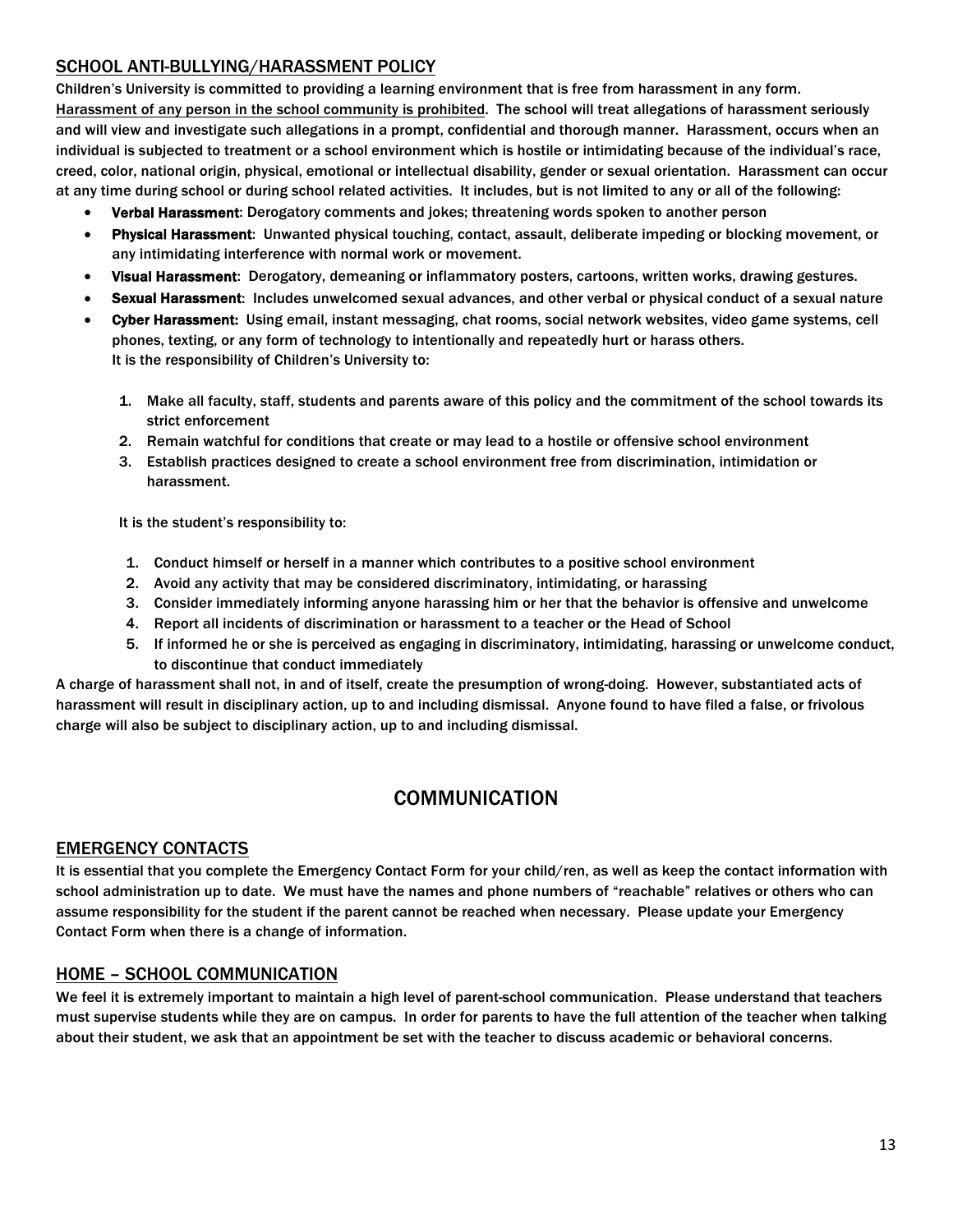# LINES OF COMMUNICATION

In order to keep the channels of communication clear and direct, and to assist us in having an effective open school-parent partnership, we as the following:

- Contact your child's teacher if there is any problem concerning academic progress, behavior, classroom procedure, or teacher-pupil relationship
- Contact the Head of School is there is a concern about the general administration of the school or the communication with a teacher is unsatisfactory.

## CONTACTING TEACHERS OR STAFF

Telephone messages for the staff and administrator are delivered to them directly. Teachers and administrators make every attempt to return calls within a 24-hour period. Parents are strongly encouraged to use the e-mail system to contact any staff member. Staff will return e-mail correspondence within a 24-hour period. During weekends and academic recesses such as Winter Break or Spring Break, please do not expect a quick response.

#### IOWA TESTS OF BASIC SKILLS

The ITBS is a Norm-Referenced test, meaning your child's performance is compared with a nationally representative sample of students who took the tests. These students are referred to as the "normative sample." The tests can be used to measure growth in fundamental areas of school achievement: vocabulary, reading comprehension, language, mathematics, social studies, science, and other sources of information. The achievement standards represented by the tests are crucial in educational development because they can determine the extent to which students will benefit from future instruction. Example: A 95 percentile ranking means the student scored higher than about 94 out of each 100 students who took the and 5students out of each 100-tested scored higher than the student.

The Grade Equivalent is an estimate of where the student is along a developmental continuum. It is important to remember that the GE is not directly tied to a curriculum. The grade equivalent score does not tell you what grade a student should be in or that a student has the skills to do work beyond his or her grade level. This is because all grade equivalent scores are based on test content specific to the level which was administered. A GE of 4.7 means the student scored similar to a typical student in the 7th month of 4th grade.

#### PARENT-TEACHER CONFERENCES

Parent, teacher, student conferences will be held twice per school year. The conferences are of critical importance as the teacher strives to get to know each family. For students, this may be used as an opportunity for goal setting and progress updates. Parents may also request a conference with a teacher when a need arises. Students are encouraged to communicate with teachers if they are experiencing difficulties or challenges concerning their class or any issue. Teachers are committed to supporting and guiding students to develop independent work habits and help them become confident learners.

As stated earlier in this handbook, it is very difficult for teachers to give you uninterrupted time regarding your child when they are supervising students or preparing for the day. We respectfully request that you leave a note for the teacher to call, or that you set an appointment so that your receive the dedicated time you need to talk about your child's education, It after meeting with the teacher, you are not confident that your child's needs are being met, please contact the Head of School.

# PARENT INFORMATION NIGHT

We strongly encourage all parents to attend the Parent Information Night Back-to-School meeting for their student's classes. This is a very informative evening for which teacher prepare with great thought and effort. The evening is planned and prepared so that parents walk away understanding the curriculum objectives, goals for the class, classroom procedures and expectations.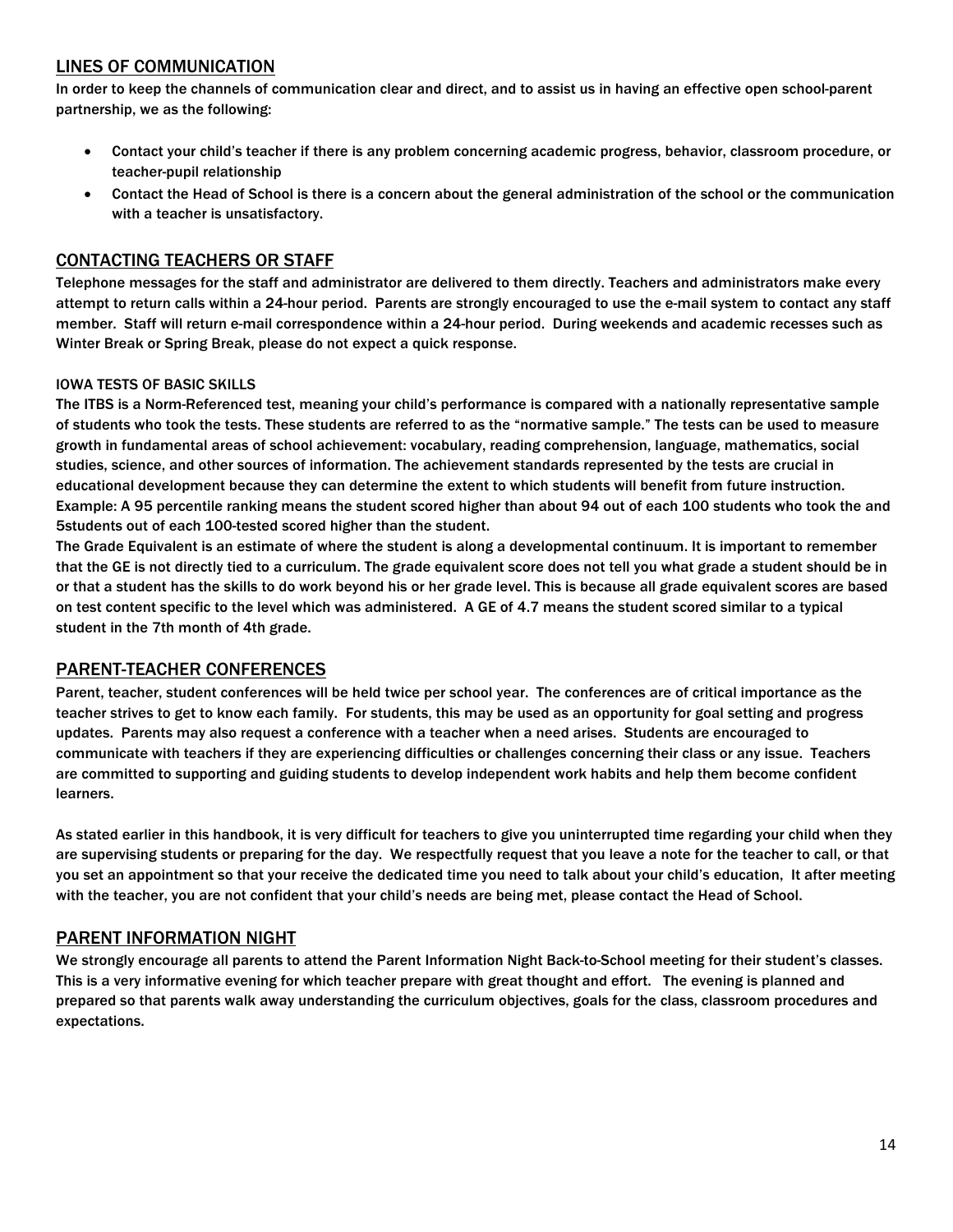# PHOTO RELEASE

Children's University may use the name, photograph, video or likeness of your child on the video screens of the school, in the school newspaper, the school's website, and in DVD's that are available to parents, faculty and students of the school. *(A waiver form is available)*

# CHILDRENS UNIVERSITY MOBILE APP

Families are strongly encouraged to download our school app. "Children's University" is available for free for both Apple and Android phones. The app gives families easy access to their child's Gradelink account, school calendar, up-to-date news and announcements and staff emails.

# EMAIL AND OFFICE CORRESPONDENCE

Emails containing calendars, information about the school including special events, are regularly sent home from the office. It is essential that parents and guardians read the information sent home. E-mail is the school's primary method of communication with families. Information may be requested to be included in the office email. The administration reserves the right to decide what is appropriate for inclusion in the email.

# **TELEPHONES**

Students are allowed to call home from the school office phone, after they have received permission from the classroom teacher or a school administrator. If you need to leave a message during the day for our child, you can contact the office. Cell phones are not to be used at school without teacher permission and direct supervision.

# STUDENT CELL PHONES AND PERSONAL ELECTRONIC DEVICES

To help our students succeed at Children's University, we remind parents that students are not to use electronics while on campus without teacher permission and direct supervision. Personal electronics are to be powered off, kept in their locker or backpack, and not in their hands or pockets. If a student needs to phone home, or if a parent needs to contact their child, please use the school office phone: 827-784-6655.

#### DELIVERIES

All messages and deliveries (lunches, backpacks, jackets, etc.) are made to the office. They will then be delivered to the student at an appropriate time by a staff member.

#### PARTY INVITATIONS

In consideration of and respect for all students, we ask that each family observe the following when planning to ask the school permission to distribute party invitations. You may pass out invitations at school for a party you are giving, only if the whole grade, or all boys, or all of the girls in the class are invited. Out of compassion, presents for those parties may not be brought to the school, nor may party attire for those celebrations be brought to the school.

# SCHOOL CANCELLATION AND LATE SCHOOL OPENING

Should inclement weather arise, Children's University campus will follow the (broadcast) decision of the Arlington Independent School District regarding school cancellations. AISD announcements are broadcast on: WBAP Radio 820 AM KRLD Radio 1080 AM KXAS TX Channel 5 WFAA TX Channel 8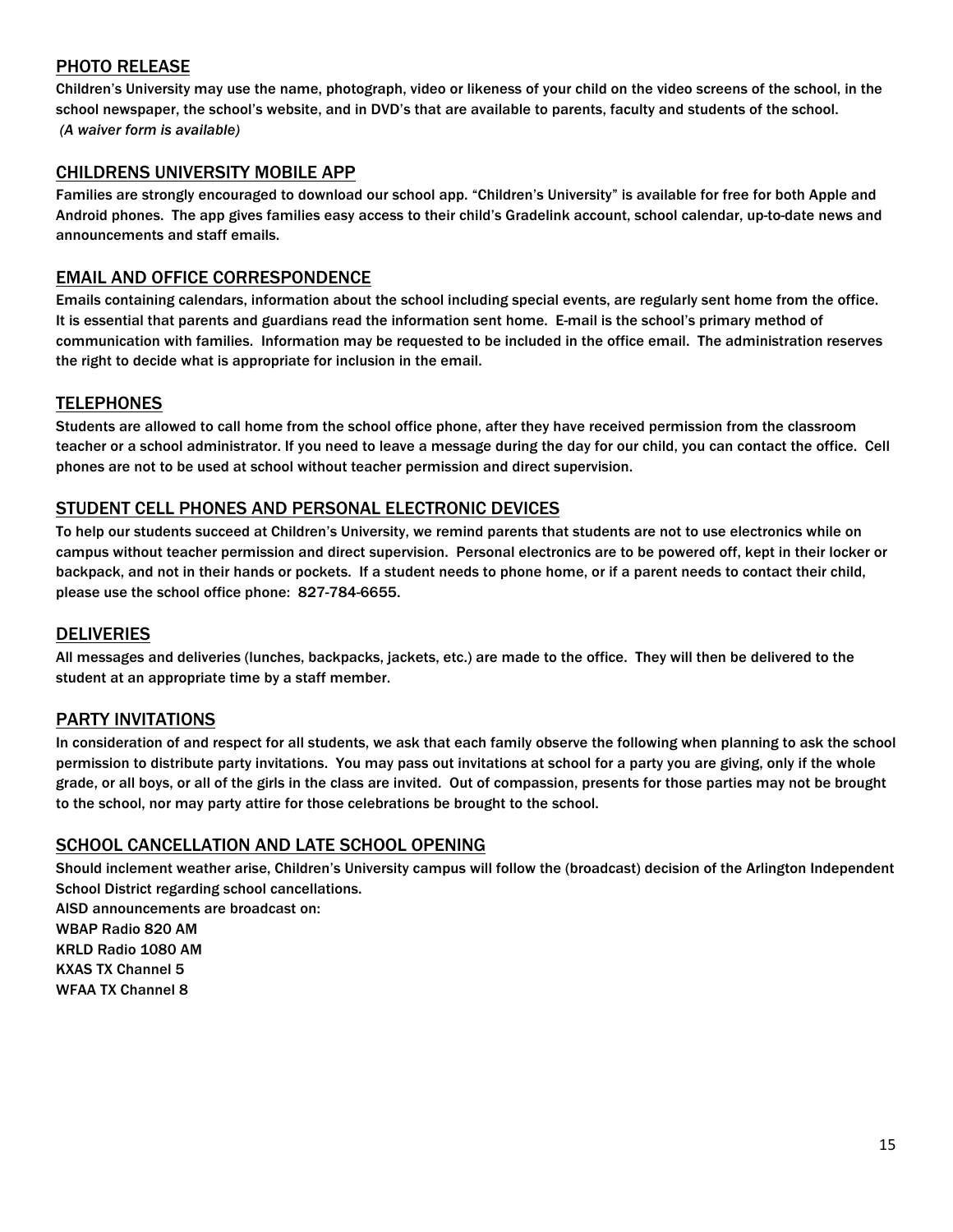# STUDENT SAFETY

# FIRE DRILLS/ SHELTER IN PLACE DRILLS / LOCKDOWN DRILLS

Every precaution is taken to ensure the safety of your child during normal school hours. Periodic fire, weather and lockdown drills are executed to make certain students learn proper safety procedures and adhere to all safety guidelines. Fire drills are held monthly.

The purpose of holding safety drills is to educate and prepare students to know what to do in the event of an emergency such as fire, tornado, or school lockdown. Our goal is that our students (no matter what age) remain calm, aware and think proactively of their own personal safety and the safety of others. Knowledge is power.

# PARKING LOT SAFETY

To ensure the safety of our students, all must adhere to the following rules of traffic safety – please review the following with your students and educate them as to how you will take and pick they up from school:

- Please drive slowly in the parking lots, no more than 5 mph
- Pedestrians are not to meander diagonally along in the areas cars are driving. Please treat driving lanes as a street and cross perpendicular to quickly get out of the way
- Please do not let your children run or walk unsupervised in the parking lots
- Please make sure you look back before backing up
- Please do not drive or walk between cars that are waiting in the drop off line to drop their child off
- Only let your child out on the driver's side of the car. This way the child is not walking out away from the building into possible traffic

# STUDENT HEALTH

# EMERGENCY FORMS

All emergency forms are to be kept current. This will ensure up-to-date and accurate records of each child's health during the years in attendance at Children's University.

# **ILLNESS**

Students must be free of fevers, nausea, diarrhea, and rashes upon arrival in the morning. Students who come to school ill or become ill at school, will be kept in the office, and parents are required to pick them up in a reasonable time period (within 2 hours of notification). Students must be fever and symptom free for 24 hours (without medication) in order to attend school. Students sent home with a fever of over 100 degrees are not permitted to return the following day. Parents should call that absence into the office.

# MEDICATION

Students must not, under any circumstance, keep medication in their desk or on their persons. All types of medication, prescription or non- prescription, must be turned in at the office. Children's University requires parents to make arrangements with the school office to administer ALL medications (including over the counter items) that are brought to school. All medications, including throat lozenges and cough drops, must be checked in at the front office by the parents, and are never to be sent with the students. All medication must be in the original RX container with dosage and name of the child clearly visible. The office will administer medication per directions. Parents must complete and sign a medication form before any medication will be administered. These forms are available in the nurse's office. At the end of every school year, any medication not picked up will be discarded.

# TEMPERATURE/FEVER

Any child with a temperature of 100 or higher will be sent home. If a child has a temperature, please do not send him/her to school. A child may not return to school until 24 hours after the fever has broken.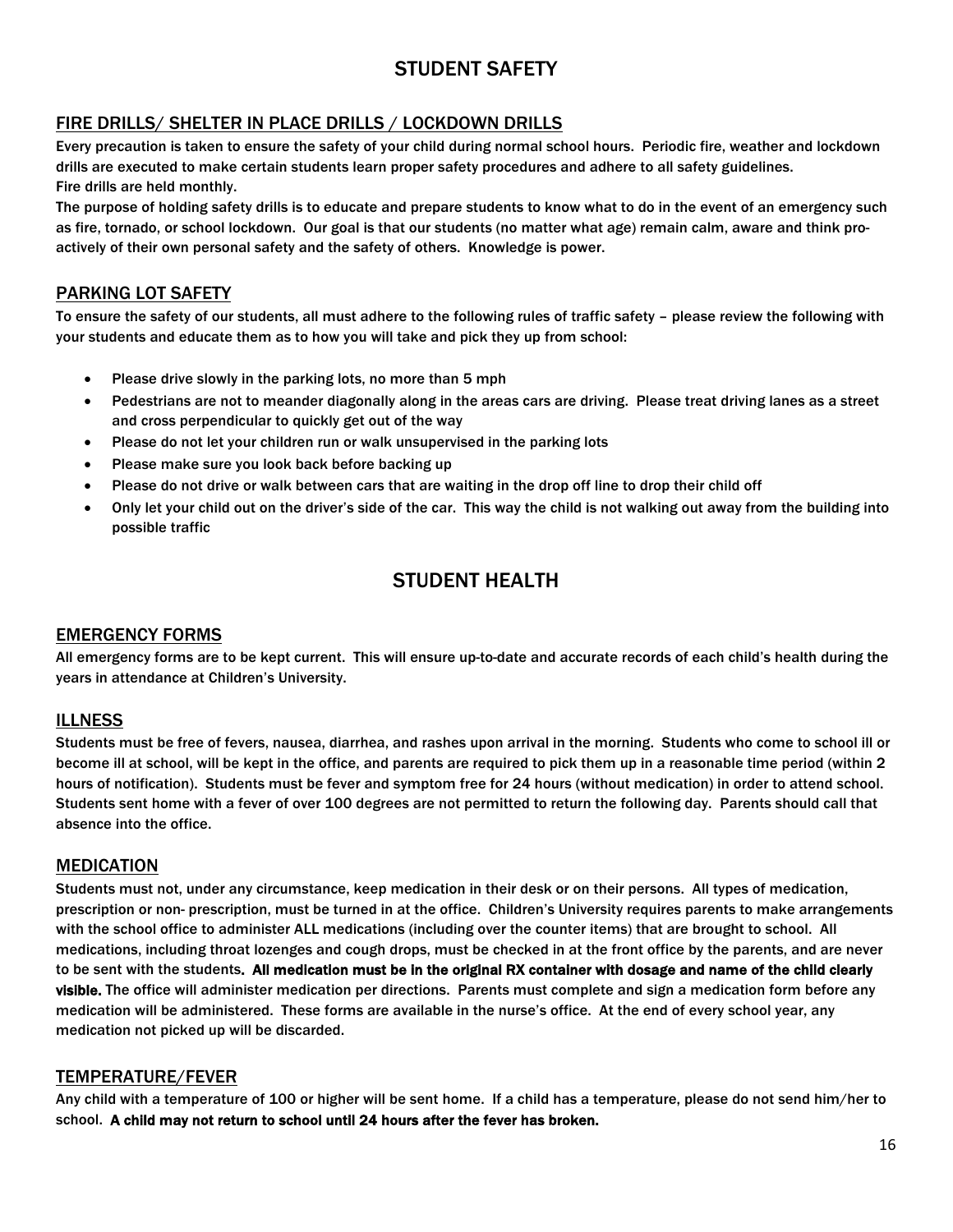## COMMUNICAL DISEASES

The school office must be notified immediately if your child has contracted a communicable disease (i.e. chicken Pox, Measles, etc.)

#### HEAD LICE

The school office must be notified immediately should your child contract head lice. The school adheres to a nit free policy. Children who have had head lice will not be readmitted to school until their heads have no nits (eggs) visible.

If your child is found to have head lice, it is important to treat your child before he/she returns to school. Please begin treatment as soon as possible. Exclude your child from attendance at school until one day after their first treatment with a medicated head lice product (either over-the-counter or prescription). Your prompt action is requested so that your child can get back to school as soon as possible and not miss learning opportunities in the classroom.

## MEDICAL APPOINTMENTS

Medical and dental appointments should be made, whenever possible, outside of school hours. When this is not possible, a written request for school absence is required.

If a child has an appointment during school hours, he/she should obtain a confirmation slip from the doctor/dentist office, stating the time of entry and departure. This should be presented to the school office upon arrival.

#### EXCUSED P.E. AND RECESSES

Students may be excused from P.E. and/or recess with a written note from the parents and/or doctor. During P.E the child will remain with the P.E. class, but will not participate in physical activity.

# NUTRITION

#### SPECIAL NUTRITIONAL NEEDS

Children's University adheres to the nutritional guidelines set forth in the Minimum Standards and Guidelines, established by the state of Texas. This guideline regulates the kinds and amounts of foods to meet an established daily nutritional need. Food prepared for the children is nutritious and served in varieties and amounts adequate to ensure and maintain healthy growth and development.

Parents are welcome to share lunch time with their child on any day, however, remember to sign in at the front desk.

A menu is sent home with each child at the beginning of each month.

#### PK PROGRAM

Included in tuition price – provides a nutritionally balanced lunch with mild, Monday thru Thursday. Each Friday, please send a sack lunch with a drink. However, if you desire, your child may bring a lunch from home on days other than Fridays.

#### K-6th GRADE

CU lunches, which include milk, are available Monday thru Friday for \$2 per lunch. These charges are added to your monthly billing.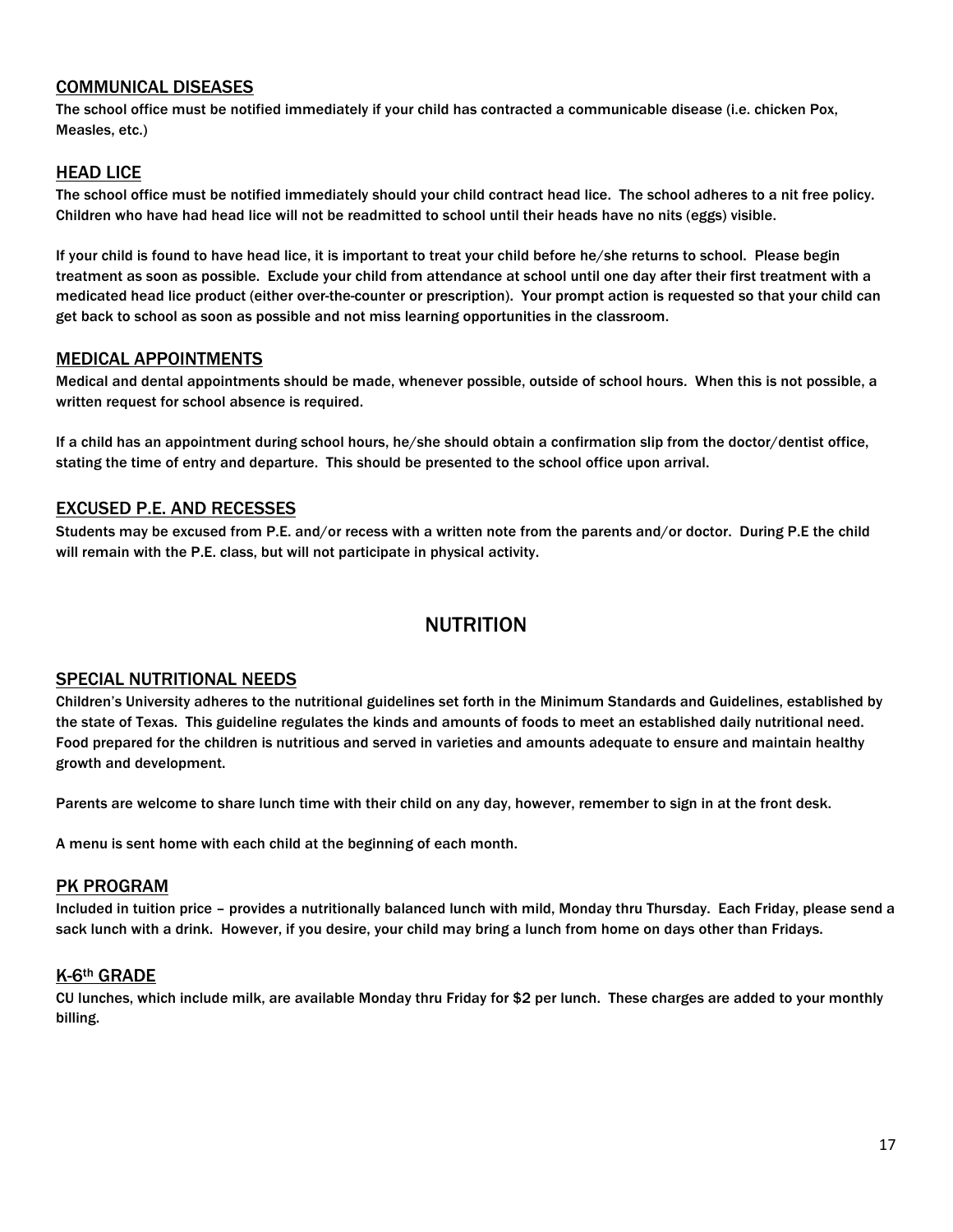## SUMMER CAMP PROGRAM AND CU SCHOOL HOLIDAYS

Lunch is provided Monday through Thursday. Please send a sack lunch with a drink on Friday. Milk and ice cream can be purchased any day. Please send foods need no preparation ONLY. We are unable to refrigerate or microwave food sent from home.

# FOOD ALLERGIES

Specific known allergies experienced by your child and allergic situations must be communicated to the nurse and indicated in writing on the Student Medical Information form.

#### PLEASE CLEARLY INDICATE THE SEVERITY OF THE ALLERFY ON THE FORM.

If a child must be served a therapeutic or special diet, it is the responsibility of the parent to provide the food as well as written instructions from the physician or a registered or licensed dietician.

This information will be distributed to all persons preparing and serving the food. The guidelines will be kept on file with the nurse and in the kitchen as well as in the students personal file.

# **MISCELLANEOUS**

#### LOST AND FOUND

If an item is missing, please check the C2 front office.

We encourage you to check for items, which may have been forgotten. Periodically, remaining items are donated to Mission Arlington.

#### **LOCKERS**

Lockers are assigned to students in the 5<sup>th</sup> and 6<sup>th</sup> grade. Students are responsible for their lockers. Lockers are not to be defaced with inappropriate notations, graffiti or stickers. There will be a locker checkout process at the end of the school year. Parents will be responsible for any damage to their child's locker.

#### CHILDREN'S UNIVERSITY PARENT ORGANIZATION –CUPO

CUPO is a democratic volunteer organization founded in September 1998. CUPO meetings are held August through May. The organization is focused on improving the welfare of CU students and provides input for Children's University administration from the monthly meetings.

Membership is open to all parents, grandparents, guardians and CU teachers. Activities include monthly FNO (Family Night Out), pre-packaged school supply sales, school uniform resale, and numerous fundraising projects.

CUPO extends to each of you this opportunity to get involved with your parent organization and to be an integral part of your child's educational experience.

#### RIGHT TO AMMEND

The school and the Head of the School retain the right to amend the Children's University Handbook for just cause. Parents will be given prompt notification if changes are made.

This handbook is prepared in an effort to give an overview of the many aspects of our school. However, not every detail or topic that may affect the work of the school is contained herein. If you have questions, please do not hesitate to ask.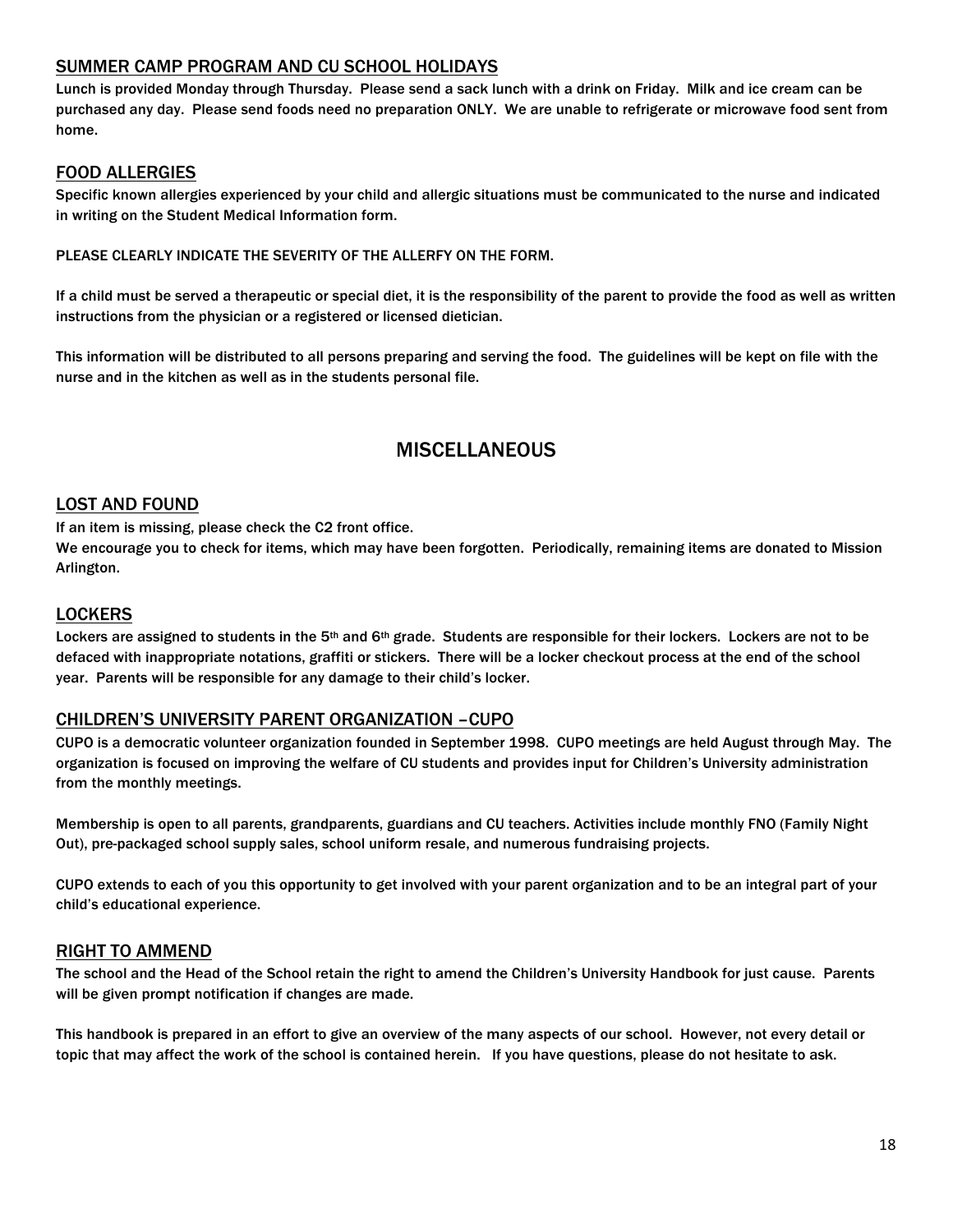# Children's University Operational Policies

#### 1. Campus Hours of Operation

Children's University School Instructional Day August - August 8:00 a.m. - 2:30 p.m. Preschool – Pre-Kindergarten (Monday - Friday) 8:00 a.m. - 3:00 p.m. Kindergarten – Second Grade (Monday - Friday) August - June 8:00 a.m. - 3:30 p.m. Third – Sixth Grades (Monday - Friday)

Continuing Education (Childcare) Program 6:45 a.m. - 8:00 a.m. Before CU school childcare 6:45 a.m. - 7:30 a.m. Before Public school 2:30 p.m. - 6:30 p.m. After CU and other elementary school childcare

School Holidays- Continuing Education (Childcare) Program 6:45 a.m. - 6:30 p.m.

Children's University Summer Camp Program (students having completed kindergarten) June - August 6:45 a.m. – 6:30 p.m. (Monday - Friday)

2. Procedures for release of students For the safety of your child as well as all students at Children's University please be prepared to show picture I.D. when picking up a student. Children are signed out and allowed to leave Children's University ONLY with their parent or a person designated in writing by the parent. The parent or designated person will sign out the child along with the time the child is leaving Children's University and place their initials on the appropriate line following the child's name. At the time of enrollment, the parent completes an Emergency Information Form. On this form is listed the names and telephone numbers for all persons given the responsibility of picking up your child from Children's University. It is the responsibility of the parent to keep the information current and accurate. Forms are available at the front desk for changes to any information needing to be on file at Children's University. Persons requesting to pick up a child should be listed on the Emergency Information Form. However, emergencies may arise that require that your child to be picked up by a person other than those listed on the emergency form. Before dismissal time, the parent must notify Children's University staff and supply pertinent information about persons arriving to pick up their child whom are not listed on the Emergency Information Form. Any unknown persons picking up a child will be asked to show proper picture identification before the child will be released. The child will not be released without sufficient identification. Before release of the child, said person may be subjected to having a picture taken with the student (to be kept on file at CU).

3. Illness and Well Child Policy. Should you have questions about the health of your child, please call and talk to the office before bringing your child to school. Symptoms listed below would guide you to keep your child at home. If these symptoms should appear while your child is at Children's University, our nurse will contact you to immediately pick up your child: (1)Vomiting, (2)Two or more bowel movements, (3)An oral temperature of 100 degrees or higher, (4)Discharge from eyes, itchy eyes, red eyes, or crusted eyelids, (5)Listless/lethargic behavior, (6)Lack of appetite or refusal to eat or drink, (7)Extreme irritability, (8)Clearly unusual behavior, which persists over a time, (9)Swollen glands at the back of the neck, (10)A blotchy rash on the stomach and back or a fine red rash all over the torso, (11)Swelling on the jaw line or in front of the ear, (12)Very sore throat as indicated by refusing food and drink and possibly an upset stomach, (13)Body lice, head lice, or the presence of nits, (14)Small crusty blisters, fine blisters on the face, scalp, or body indicating the possibility of chicken pox. IF THE TEMPERATURE OF YOUR CHILD RISES OR SHOULD ANY SYMPTOMS OCCUR AFTER YOUR CHILD ARRIVES AT SCHOOL, THE STUDENT WILL BE ISOLATED FROM THE OTHER STUDENTS IN A QUIET SUPERVISED LOCATION TEMPORARILY UNTIL YOU CAN PICK UP YOUR CHILD. COMMUNICABLE DISEASES When first detected, the parent is responsible for reporting any type of communicable disease their child may have contacted. When contagious illnesses are identified among children whom attend CU, a notice will be sent home to parents and posted at the front office. It will indicate the type of illness, symptoms to look for, and other information that may be helpful to parents, such as the incubation period for various diseases. Children's University administration and staff follow all necessary precautions to ensure the safety and well being of all children. Our procedures meet or exceed the standards established by the State of Texas, Arlington Health Department, and the Tarrant County Health Department.

4. CU Medication Guidelines A Medication Form, available from the Pre-school Office, must accompany all/any medication left at the school to be administered during the school day. A note from home is not enough. MEDICATION MAY NOT REMAIN IN BACKPACKS All medication must be in its original container. Prescription medications must be labeled with the pharmacy label. The label must include the child's name, date, directions, and the prescribing physician's name. Non-prescription medications must be labeled with the child's name. Empty medication containers are returned to the parents.

#### 5. In the event of a medical emergency

The teacher will immediately advise the administrative staff. The administrative staff will determine the severity of the injury (i.e., scrapes, bumps, bruises, etc.) In case of a serious accident or injury, 911 will be contacted first. Within the limits of their ability, the staff will administer first aid. We will make every attempt to contact you immediately. If we cannot reach you, we will call the person you have indicated on your Emergency Form to make medical decisions for your child. If deemed necessary, we will release your child into the custody of the emergency paramedics to transport your child for immediate medical care. A staff member will remain with your child until you arrive.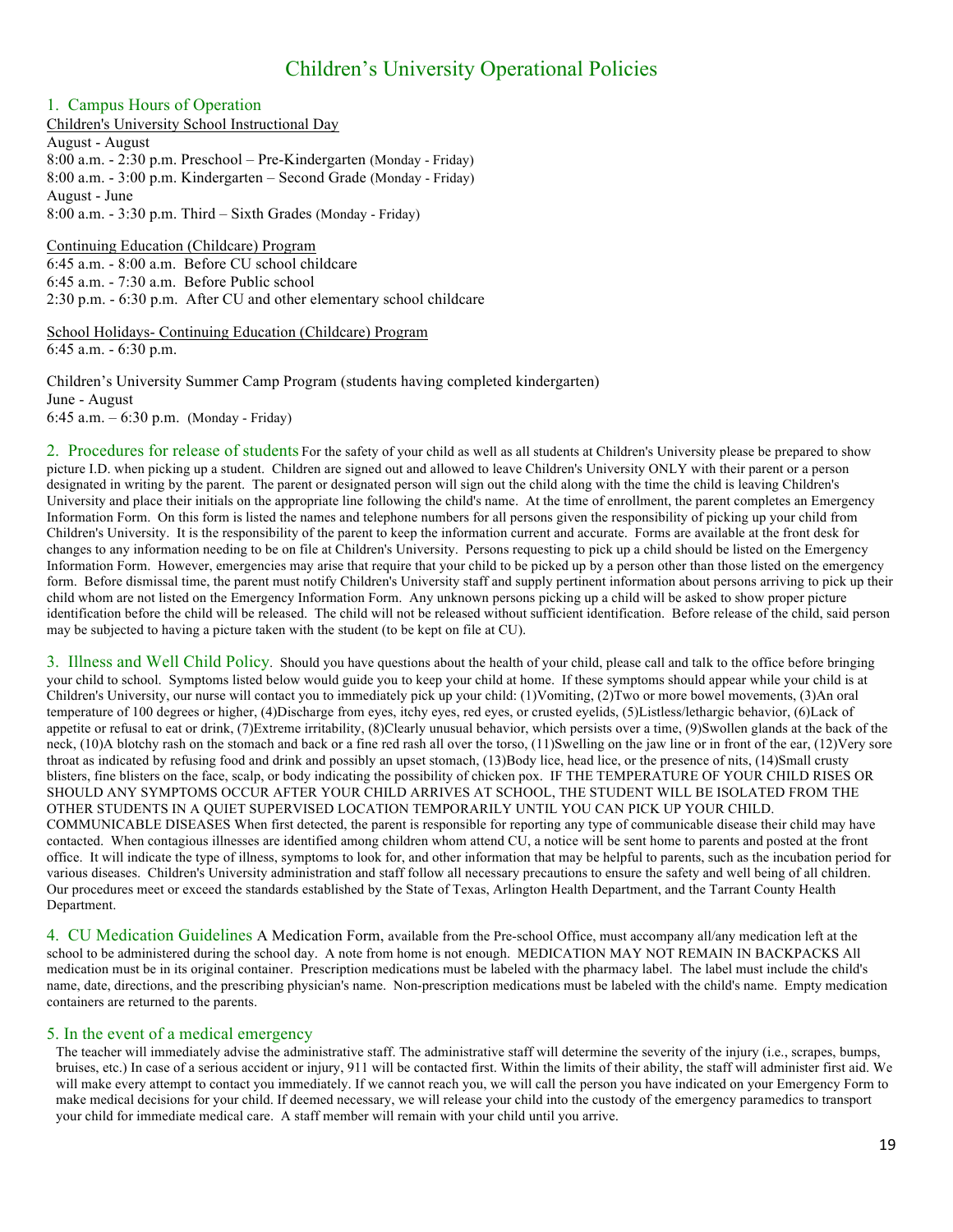6. Parent Communication – Student Folder/Binder Teacher communication forms and parent notes are exchanged through the child's folder. Classroom Newsletter- CU teachers will communicate with parents by using a weekly class newsletter that briefly outlines the topics of study. It also includes dates of classroom/special events. Red Alert Messages/Memos- CU notes printed on red paper are RED ALERT messages. We request that you read them immediately. Eagle's Nest- created and published by CU students. Pig Tales- school wide newsletter distributed quarterly tells of upcoming events and campus updates. Lunch Menus- are distributed at the beginning of each month. Academic Report Cards- Parents receive Developmental Progress Reports and/or Academic Progress Reports: Each 12 weeks for children attending our preschool, pre-kindergarten, and kindergarten; each 6 weeks for primary grades with a three-week progress report. Standardized Testing- The Iowa Test of Basic Skills (ITBS) is administered to our kindergarten and primary grade students during the second semester. Kid Report, a technological communication system is sent home daily to students in our 18 month through Pre-Kindergarten classes. Our CU app is also available to download on Android and Iphone.

7 Discipline – A caregiver may only use positive methods of discipline and guidance that encourages self-esteem, self-respect, and self-direction, which include at least the following: 1) Using praise and encouragement of good behavior instead of focusing only upon unacceptable behavior; 2) Reminding the child of behavior expectations daily by using clear, positive statements;

3) Redirecting behavior using positive statements; and 4) Using brief supervised separation or time out from the group, when appropriate for the child's age and development, which is limited to no more than one minute per year of the child's age. Classroom and Playground. The message Children's University wants to exhibit, through modeling and actions, is that our school provides a secure and safe environment. Within this environment, learning related to all facets of life, occurs. The relationship involved in the development of positive self-esteem, positive selfconcept, and positive self-confidence has a direct correlation to achievement in school, on the playground, at home, or wherever children may be in the real world. Thus, we must establish an environment that is consistent in nurturing and honoring the special worth and value of each child attending Children's University. Children's University programs strive to build on each child's personal strengths, helping them develop a sense of responsibility. Children who grow in their acceptance of responsibility also strengthen a positive sense of self. Verbal praise and positive incentives are used to recognize the appropriate actions and behaviors of children. We promote the idea of children seeing themselves as a worthy person, engaged in a learning environment that encourages enthusiastic learners. The basic expectations (that must be followed in order) to protect each child's psychological and physical well-being are taught and reinforced daily. There are class discussions with proper modeling of the expectations. These guidelines establish an environment that allows children to learn and have fun. It is important that children participate in outside environments that are safe and secure, yet where learning and fun is enjoyed. Expectations for outside activities (including playground) are discussed by each teacher with the class. When a child chooses to: Disrupt their own learning, Interfere with another student's learning, Perform an action that may harm him/herself and/or others Is openly disrespectful or belligerent, the teacher will choose from the following options: 1) Talk with the child/children involved in the incident 2) Place the child in an area within the classroom where the child can think about making a better choice. 3) Limit the classroom or playground privileges. 4) The child may speak with an administrator. 5) Call and/or conference with the parents. The option chosen by the teacher will depend on the nature and severity of the child's behavior. Children's University administration and staff will always work with parents in solving behavior problems involving their child. However, if there is continued lack of self control and/or other related problems that interfere with learning or the safely to oneself or another, the child may be permanently dismissed from Children's University.

8 Nutritional Needs – Breakfast - Students in our Continuing Education Program are offered breakfast. Lunch - A menu is sent home with each child at the beginning of each month. Food prepared for the children is nutritious and served in varieties and amounts adequate to ensure and maintain healthy growth and development. Children's University adheres to the nutritional guidelines set forth in the Minimum Standards and Guidelines, established by the state of Texas. This guideline regulates the kinds and amounts of foods to meet an established daily nutritional need.

9. Immunization Requirements - Children's University requires that every student be immunized and remain current with the immunization boosters. As regulated by Texas State law, Children's University requires validated records of complete immunizations for all students. As soon as your child receives immunization boosters, please send a copy of the immunization records to the school nurse.

10. Tuberculin testing is not currently mandated by the state of Texas. However the tuberculin test may become required. All staff are required to receive the Tuberculin Test.

11. Vision and Hearing- When attending school, Texas state law requires both Vision and Hearing screenings be completed yearly for students ages four years and older. Screenings are provided on campus.

12. Enrollment Process is as follows: A brochure is sent to interested parents upon their request. Children applying for enrollment into Children's University will participate in an assessment. Admissions process is based on the following:

- 1. Student Assessment screening results
- 2. Classroom space availability
- 3. Parent Interview/Questionnaire
- 4. Possible observation in a classroom
- 5. Consensus of the Admissions Committee.

An enrollment packet is given to the accepted student. The completed enrollment forms and copies of personal documents are due to the Business Office within five (5) school days after the enrollment process is initiated. CU operational policies are detailed in our Children's University Parent Handbook and given to parents upon signing the enrollment agreement. Changes in CU policy will constitute the re-printing of the handbook. Upon receipt of the updated handbook, the change in policy will go into effect.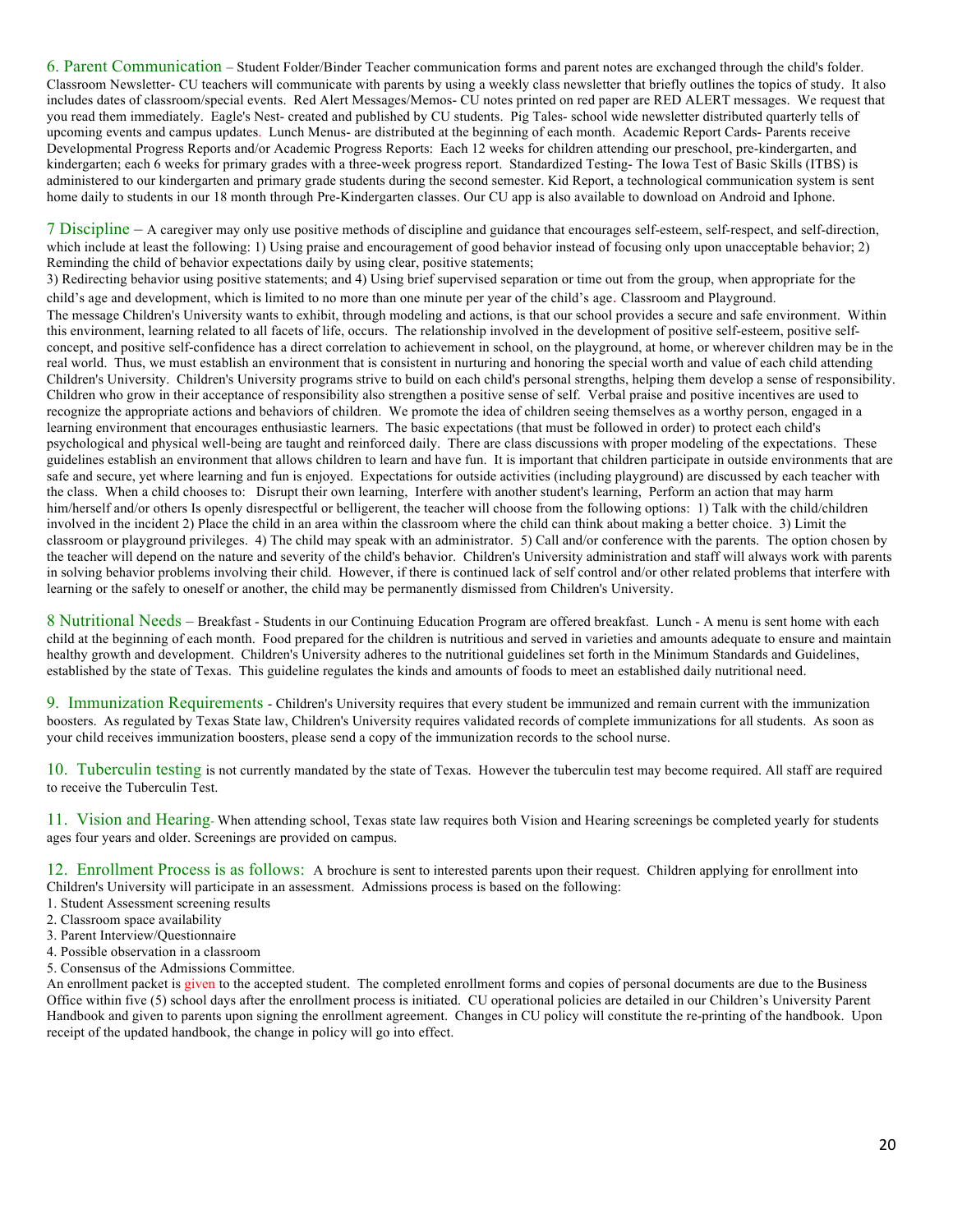13. Transportation Policy All van drivers will follow the Children's University vehicle operation procedures and comply with all federal, state, and local ordinances regulating road safety. Regularly, the van drivers will review with the children the safety rules and student expectations. A fire extinguisher and a first aid kit are readily available on every Children's University van.

CHILDREN'S UNIVERSITY VAN SAFETY RULES

1. Every student riding on a Children's University van must have a current notarized Emergency Information Form/Permission to Travel form on file. copy of the form will accompany the student on each/every field trip.

- 2. Children should use their regular "speaking voice" when talking with their friends.
- 3. No food items or beverages are allowed on the van.
- 4. All children must remain seated while the van is in motion.
- 5. Individual seat belts are mounted in the seats and each child will have their seat belt securely fastened before the van moves.
- 6. No one is allowed to sit inside of an unsupervised van.
- 7. All van doors will remain locked while the van is in motion.
- 8. Boosters are provided for students 4'9' and under.

14. Water-play days may be scheduled throughout the school year; our preschool and prekindergarten classes may have water-play days. You will receive written notification prior to the event. Students may bring a swimsuit and towel. Parents are always invited to attend.

15. Field Trips Field trips are planned as an integral part of the CU school curriculum. They are an extension of the kindergarten and primary grade curriculum and provide activities that enrich the focus on units of study. The parent is notified through posted notices and notices sent with the individual student in advance of each scheduled trip. Parents are always welcome to attend the trips with their child's class. Permission slips and emergency forms are transported with the students on the Field Trips.

16. Animals As part of our science program, CU has animals on site. State regulations prohibit preschool and prekindergarten students from touching/handling all turtles, chickens, ducks and turkeys.

17. Parent Conferences with school administrators are available at anytime. Please call the Business Office to schedule an appointment. Teachers are available for parent conferences on campus or by telephone Monday through Thursday at the particular conference time of the teacher. Special arrangements for conferences at other times can be made with school administrators and teachers when the parent requests a specific date and time. There are two mandatory conferences during the school year.

18. Parent visitation Upon signing in at the front desk, you may observe or visit your child's classroom at any time. However, concerns or questions about the progress or behavior of my child will be discussed in private by appointment.

19. Parent Participation and involvement in school activities We invite all parents to participate as a volunteer who comes to the campus on a regular schedule. Parents may volunteer for special committees to assist with the following special events and/or projects: Yearbook, Classroom Room Parent, Fundraisers, Library, Grand friends, Children's University Newsletter, Spring Musical, Field Day, Gardening, Nature Trails, School Wide Educational Events, CUPO. Volunteer forms are available in the office

20. Review of Preschool and Prekindergarten state licensing inspection reports and state mandated minimum standards are available at your request. Please contact the business office.

#### 21. Contacting DFPS licensing office:

Telephone – 817 321 8604, PRS; Abuse hotline – 1 800 252 5400; Website – www.tdprs.state.tx.us .

22. Gang Free Zone - A Gang Free Zone is an area within 1000 feet of Children's University where prohibited gang related activity is subject to increased penalty under Texas Law. The purpose of the Gang Free Zone is to deter certain types of criminal activity in areas where children gather by enforcing tougher penalties. CU will inform our parents of any gang related criminal activity within 1000 feet of our facilities. A Gang Free Notification is posted in the Front Lobby.

23. Emergency Preparedness Plan - The plan has been deemed appropriate by Mr. Gary Pipes of the Emergency Management Team, City of Arlington, Texas, and is kept on file at the City of Arlington Emergency Management Headquarters. It contains explicit instructions that will be followed in the event of an emergency. A copy of the plan is kept on hand in each classroom. Fire Drills and Inclement Weather Drills - Fire drills are performed monthly throughout the school year. Fire drill/Fire escape routes are posted within each classroom. Procedures are explained to all CU students during the first week of the new fall term and reviewed several times throughout the year. Inclement weather drills are reviewed periodically during the school year. Procedures are posted in each classroom with the fire drill routes. Children's University has a weather alert radio. We will be aware of severe weather conditions. Should parents or visitors arrive at CU during the time of the drill, we ask that you please wait at the front desk. Drills take less than 5 minutes, and we will gladly assist you as soon as possible. Lock Down and Active Shooter Drills are practiced quarterly.

24. Breastfeeding - Children's University offers the principal's office to our mother's for breastfeeding. Parents may provide breast milk for their child.